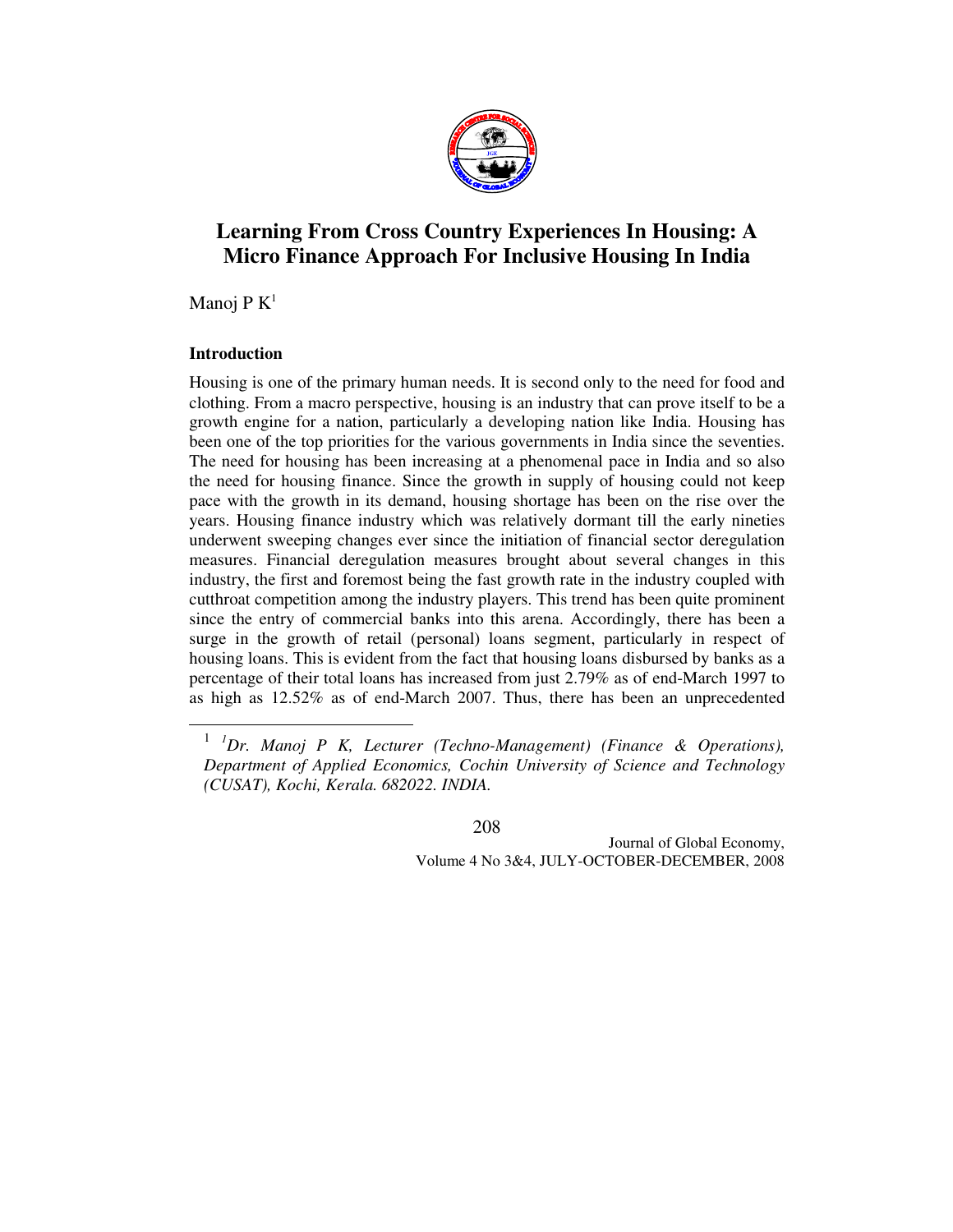growth rate in the disbursement of housing loans by banks, and as of 31 March 2007 the outstanding balance of housing loans by all banks in India stands at Rs.230689 Crore, as against just Rs.7946 Crore as of 31 March 1997, the growth rate being 35.82 %CAGR (for the eleven years' period, FY 1997-'2007). However, in spite of the impressive growth in housing finance over the years, there are growing apprehensions regarding its inclusiveness, i.e. accessibility to the common man, the underprivileged sections of the society to housing finance etc. Of late, it is widely recognized that formal housing finance system, particularly the commercial banks (CBs) – most dominant among the players – is fast becoming exclusive in operations, with nearly 90% of the total housing credit going to the rich and upper middle income group, primarily the salaried class. The case of housing finance companies (HFCs) is quite similar in this regard. The poor and other marginalized sections are often deprived of adequate credit facilities for housing purpose. Studies have revealed that urban housing poverty is much more acute than the rural probably because of the very fast process of urbanization coupled with constant rural to urban migration.

# **Analytical Significance**

Three facts are important. Firstly, housing development is of utmost significance to a developing nation like India with a growing gap between housing demand and supply. Secondly, there is an urgent need for a balanced and inclusive housing finance system for fast economic development of the nation, in view of the extreme diversities in the socio-economic profile of its population, majority of the population being outside the reach of the formal housing finance system. Thirdly, alternative models for housing finance and development are essential for solving the problem of housing poverty in India, particularly the urban housing poverty which is becoming more acute day by day. In this context that an exploratory study to identify the most appropriate model for solving housing problem in India assumes significance.

209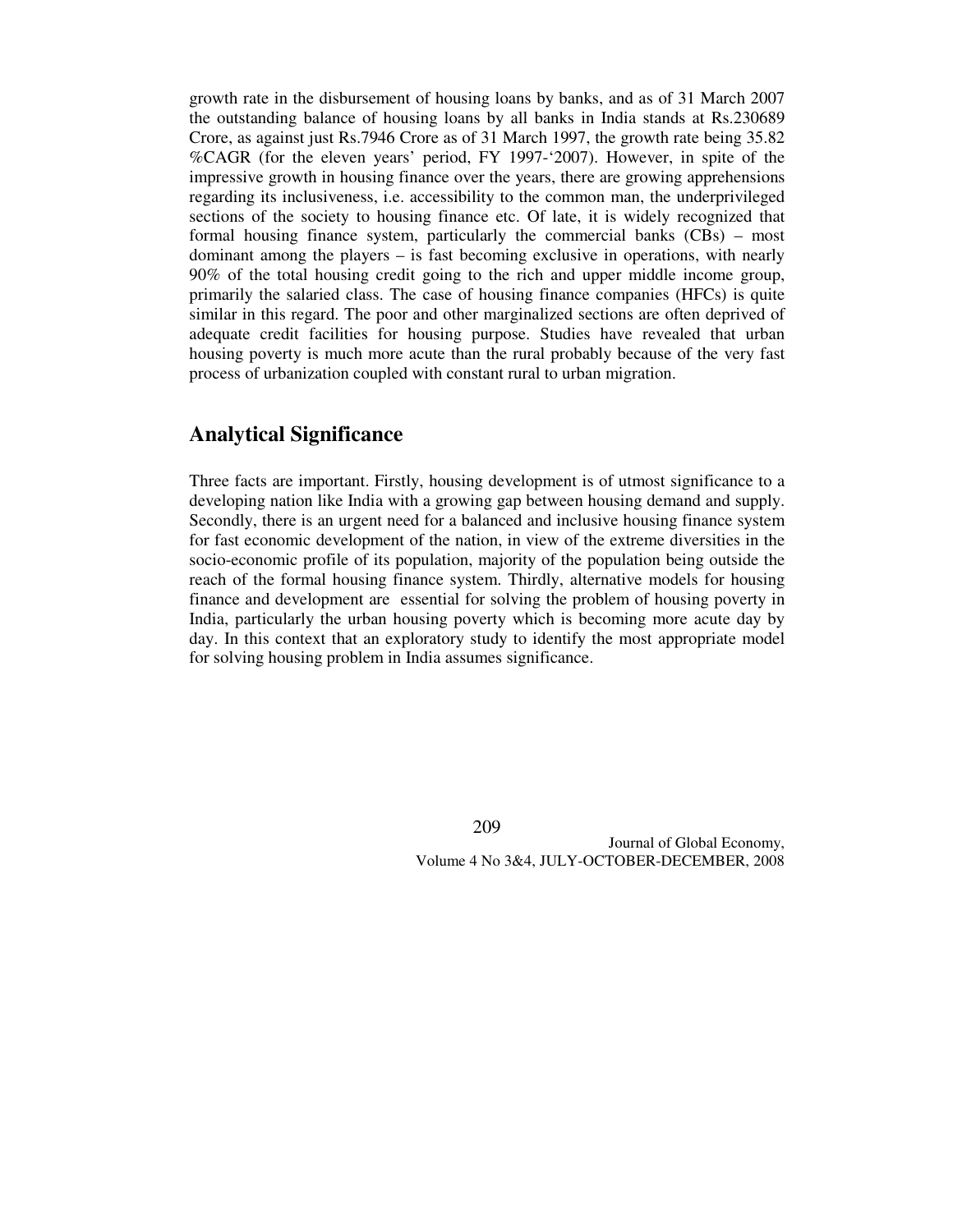# **Objectives of the Study**

- (i) To make a brief overview of the housing situation in India from an international perspective, including the major national and global trends in housing.
- (ii) To make a detailed analysis housing finance scenario in India, its changing landscape over the years with focus on the post reforms (second phase) era of FY 1997-2007.
- (iii) To study the major international experiences in housing the poor particularly the proven and time-tested models (like, micro finance) that can be replicated in the Indian scenario.
- (iv) To make pragmatic suggestions for effective implementation of home micro finance as a model for solving the problem of housing poverty (particularly urban) in India based on international experiences as well as national realities and peculiarities.

### **Part I**

### *Overview of the Housing Situation in India from an International Perspective*

# **1.1. Indian Housing Finance System: Growing Fast but with Declining Inclusiveness.**

Housing, as a financial service is comparatively new in India, the earliest mortgages being provided in 1978. There was no well established and effective housing finance system even afterwards, though some housing finance companies (HFCs) – mostly those promoted by a few major CBs – and a number of co-operative housing societies functioning under a few apex co-operative housing federations (ACHFs) could meet the ever growing housing finance needs to a limited extent. The major source of housing finance was the house building advance (HBA) provided by the employers, which in turn was available only to salaried people of certain organized sectors. In fact the real impetus for the emergence of a dynamic housing finance system has been the financial sector deregulation measures in the early nineties, more prominently in the

210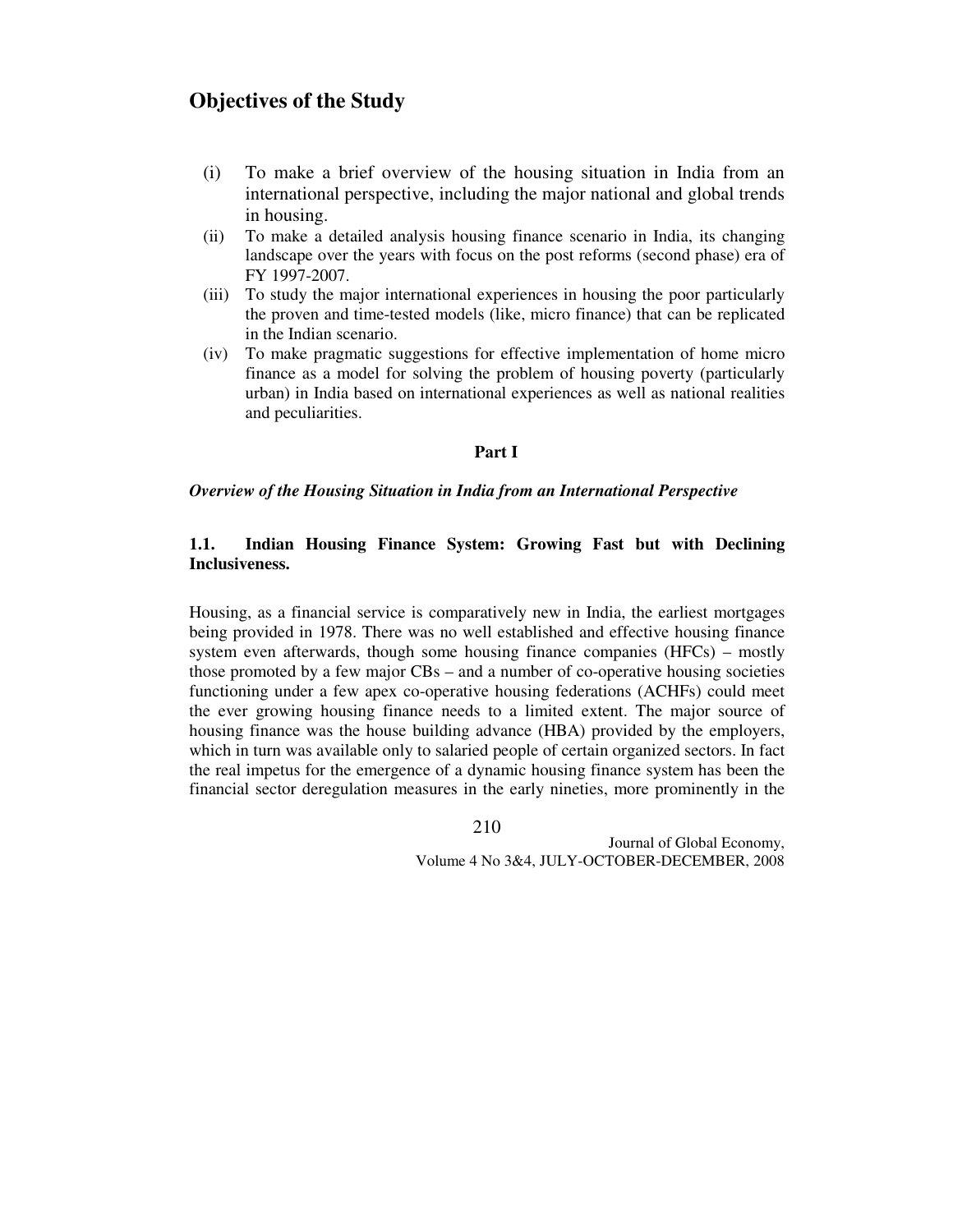second phase of such reforms in the late nineties. As a result the CBs have entered into this market aggressively, greatly increasing the number of players thus resulting in fierce competition in the market. Since then the organized housing finance sector in India comprises of three major institutional groups viz. CBs, HFCs and ACHFs. The aggressive entry of CBs has resulted in their market share growing at very fast rates over the years, eventually overtaking the share of HFCs in 2002-'03. The trend continues thereafter. Though HFCs have also been growing fast, their relative share in the total market has been gradually declining, the same being eaten away by the CBs, since the latter group has been growing much faster. Another noteworthy trend is the gradual disappearance of the ACHFs from the market. Its share has come down fast, both in absolute and in relative terms, to become negligibly small year after year. (Table 1).

|                                    | (Rupees in Crores) |          |          |                 |           |  |  |  |
|------------------------------------|--------------------|----------|----------|-----------------|-----------|--|--|--|
|                                    | FY: 2001           | FY: 2002 | FY: 2003 | <b>FY: 2004</b> | FY: 2005  |  |  |  |
| Name of the Agency Group           |                    |          |          |                 |           |  |  |  |
| Commercial Banks (CBs)             | 5553.11            | 8566.41  | 23553.70 | 32816.39        | 50398.00  |  |  |  |
| Housing Finance Companies (HFCs)   | 12637.85           | 14614.44 | 17832.01 | 20862.23        | 26000.00  |  |  |  |
| Co-operative Housing Federations   | 867.72             | 677.58   | 641.48   | 623.08          | 421.10    |  |  |  |
| TOTAL.                             | 19058.68           | 23858.43 | 42026.86 | 54301.70        | 76819.10  |  |  |  |
| Overall Growth Rate (Year to Year) | $- -$              | 25.18%   | 76.15%   | 29.21%          | 41.47 $%$ |  |  |  |

Table 1. Housing Loan Disbursements by various Institutional Agencies.

 (Source: *Report on Trend & Progress of Housing in India* for 2001-2005, NHB, New Delhi.)

As is clear from Table 2 above, the problem of housing shortage is still acute in India, in spite of the significant growth in housing finance disbursements over the last so many years (43% CAGR for the five years ended FY 2006). In fact the housing shortage grew almost 4 times during the period 1991 – 2007. It is noteworthy that the mortgage to GDP ratio in India as of 2005 stood at an abysmal level of 7.25% as against 7% in China, 54% in USA, 57% in UK, 17% in Thailand, 40% in European Union and 40% in Malaysia. Though India's position has significantly improved from 3.4% (2001) to 7.25% (2005), it is observed that it quite low compared with other nations of the world (Table 3, Figure 1).

#### **Table 2. Housing Stock and Shortage, 1991-2007 (Million Nos.)**

211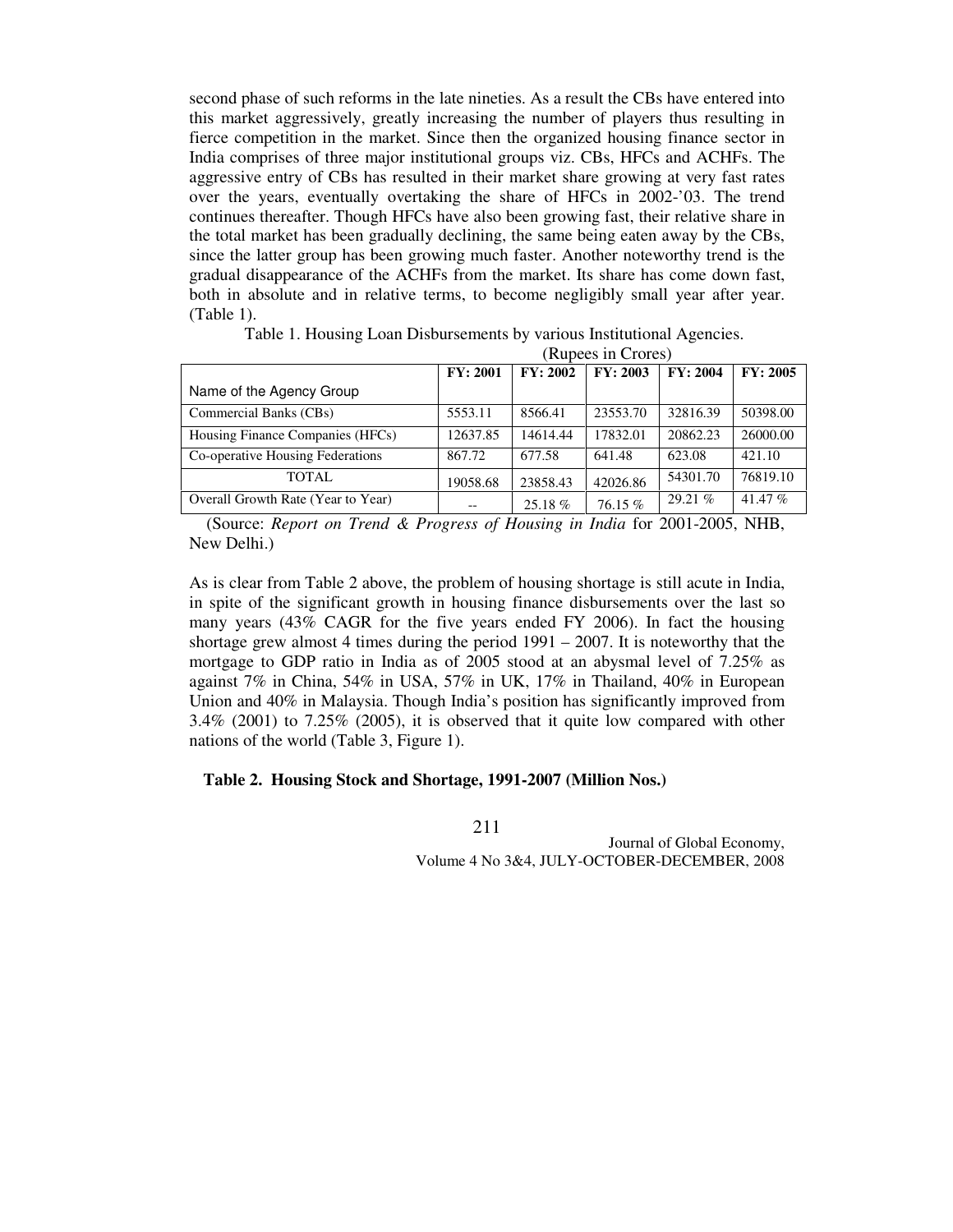| Year | <b>Housing Stock (Nos in Million)</b> |       |        |       |                         |  |  |  |  |
|------|---------------------------------------|-------|--------|-------|-------------------------|--|--|--|--|
|      | Pucca                                 | Semi- | Kutcha | Total | <b>Housing Shortage</b> |  |  |  |  |
|      |                                       | Pucca |        |       |                         |  |  |  |  |
| 1991 | 29.80                                 | 06.20 | 03.20  | 40.70 | 08.23                   |  |  |  |  |
| 1997 | 40.07                                 | 06.64 | 03.35  | 50.08 | 07.57                   |  |  |  |  |
| 1998 | 42.13                                 | 06.72 | 03.37  | 51.85 | 07.36                   |  |  |  |  |
| 1999 | 44.28                                 | 06.80 | 03.40  | 53.67 | 07.18                   |  |  |  |  |
| 2000 | 46.55                                 | 06.83 | 03.42  | 55.56 | 06.93                   |  |  |  |  |
| 2002 | 41.17                                 | 08.08 | 02.74  | 55.80 | 10.56                   |  |  |  |  |
| 2007 | 47.49                                 | 09.16 | 02.18  | 66.30 | 24.71                   |  |  |  |  |

(Source: Compiled from: *Annual Report 2006-'07*, Ministry of Housing & Urban Poverty Alleviation, Govt. of India; in *The Economic Times dt. 13 Aug. 2007,* Chennai Ed.)

**Figure 1. Mortgage to GDP Ratio in various countries.** 



(Source: *Report* 

*on Trend& Progress of Housing in India 2005*; NHB, Govt. of India, p. 07) **Table 3. Mortgage to GDP Ratio in various countries (as of FY 2005).**   $(in$  Percentages)

|                       | пи генешачел |              |            |     |          |    |          |
|-----------------------|--------------|--------------|------------|-----|----------|----|----------|
| Country               | India        | <b>China</b> | <b>USA</b> | 'JK | Thailand | EU | Malaysia |
| Mortgage to GDP Ratio | つく*          |              | 54.0       |     |          | 40 | 34       |

 (Source: *Report on Trend & Progress of Housing in India 2005*; NHB, Govt. of India, p. 07)

[\* Note: As of FY 2006, the estimated Mortgage to GDP ratio of India is 08.5%, and further as of FY 2007 the same is a the level of 09%. Reference as above, page 11.]

212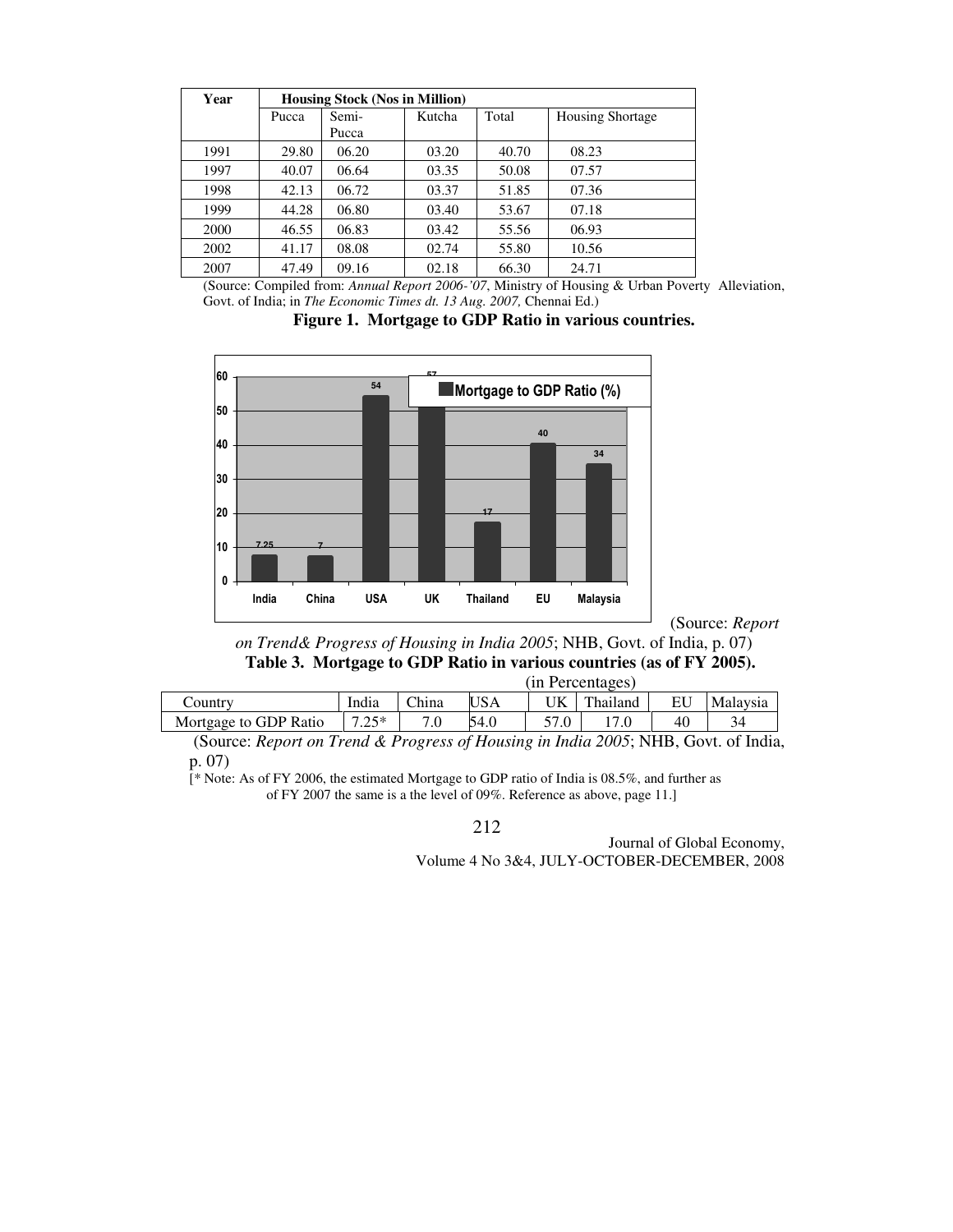Another dimension of the housing situation in India is the gradually growing interest rates on housing loans as well as indications of gradual slowing down of the housing finance system resulting in a consolidation of the incremental growth rates in housing disbursements. This trend is similar to the global trend in this regard which is discussed in the next paragraph.

# **1.2. Overview of the Global Trends in Housing: Apprehensions regarding Sustainability.**

It is observed that trends in Indian housing are broadly following the global trend in this regard. There are apprehensions regarding the formation of housing bubble (real estate bubble, in a broader sense). It is believed that the property values, which have registered huge increase during the period till 2005, may fall by at least 10 to 20 percent in the near future. In some parts of the country, the property values have skyrocketed and have become more than double during the said period. Since a downward trend is inevitable for any cyclical movement and also since India has almost reached the peak level in respect of property values at least in certain pockets of the country, there is the likelihood for the burst of the housing bubble. The global trend in respect of housing prices is eventually that of downward. As per the statistics of 'The Economist' (quarterly report on housing), the annual rate of house price inflation has slowed down since the last quarter of 2005 in top 10 out of the 20 countries. (Table 4)

| Country        | Latest | $2004 - 05$<br>on a year<br>earlier | $\%$ Chang<br>e (1997-<br>2006) | Country              | Lates<br>t | $2004 - 05$<br>on a year<br>earlier | $%$ Change<br>$(1997 -$<br>2006) |
|----------------|--------|-------------------------------------|---------------------------------|----------------------|------------|-------------------------------------|----------------------------------|
| Denmark        | 23.3   | 22.8                                | 115                             | New Zealand          | 08.8       | 15.8                                | 105                              |
| South Africa   | 14.7   | 17.8                                | 351                             | Australia            | 08.3       | 02.3                                | 135                              |
| Belgium        | 11.8   | 20.8                                | 118                             | Italy                | 06.2       | 07.3                                | 92                               |
| France         | 11.1   | 14.8                                | 137                             | <b>Netherlands</b>   | 06.2       | 05.5                                | 97                               |
| Canada         | 10.8   | 05.2                                | 69                              | <b>United States</b> | 05.9       | 13.2                                | 102                              |
| Spain          | 10.8   | 12.8                                | 173                             | China                | 05.6       | 06.2                                | <b>NA</b>                        |
| Ireland        | 10.6   | 08.2                                | 253                             | Hong Kong            | 03.0       | 08.0                                | $-43$                            |
| Sweden         | 10.5   | 10.5                                | 124                             | Switzerland          | 01.8       | 01.3                                | 17                               |
| <b>Britain</b> | 10.2   | 02.9                                | 196                             | Germany              | 00.7       | 04.8                                | <b>NA</b>                        |
| Singapore      | 10.2   | 03.9                                | <b>NA</b>                       | Japan                | $-02.7$    | $-04.7$                             | $-32$                            |

**Table 4. House Price Indicators of 'The Economist' – Top Twenty Countries.** 

213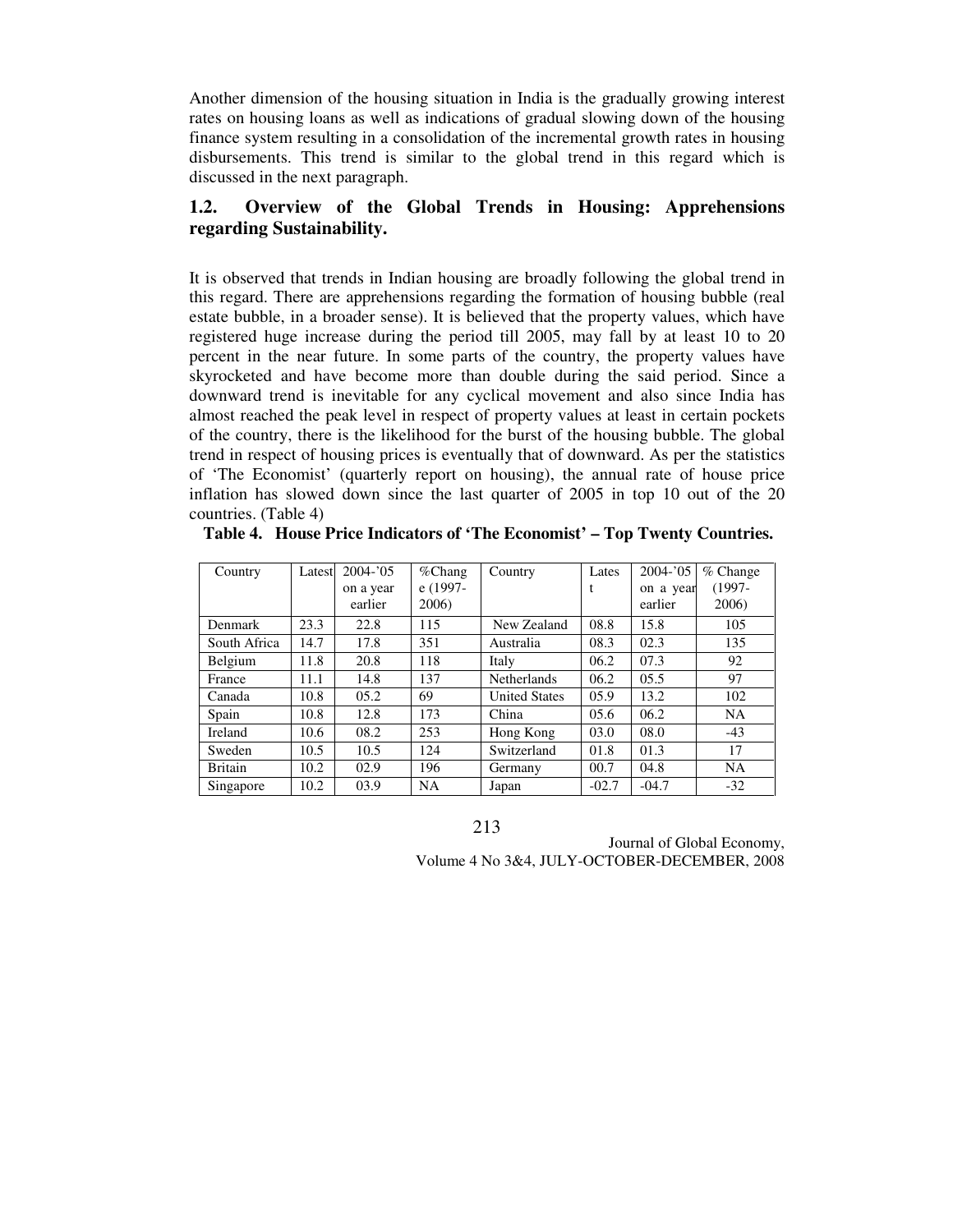[Source: "Banking Scene: Global', *Indian Banker*, Vol. II, No.4, April 2007, pp.39- 40.]

In view of the above, it is clear that Indian housing situation is passing through a transition stage, and is largely following the global trend in this regard. Regarding housing finance disbursements, there are clear indications of slowing down in the growth rates thus resulting in a consolidation at the current level or slightly lower level. (This aspect is discussed in greater detail in the next section). In respect of property values also the system has almost reached the peak broadly in line with the developments in majority of the other countries. As already discussed Indian system has the chronic problem of fast growing housing shortage particularly in the urban case and it requires special alternative schemes to tackle the problem. Similar problem exists in many of the recently deregulated developing and emerging economies in more or less similar manner. One of the root causes being the rapid pace of urbanization along with fast migration from rural to urban areas.

### *Part II*

#### *Changing Landscape of Institutional Housing Finance Market in India*

The housing finance market in India has undergone radical changes over the last three decades. Accordingly, clear changes are observed in the structure of the market, types of institutional intermediaries and industry growth rates. Broadly, there have been three distinct phases. In the initial phase starting from the late seventies and ending in late nineties the market was characterized by specialized housing finance institutions like HFCs. In the second phase, starting from late nineties (1998) and ending in 2003, commercial banks have entered into this arena aggressively resulting in fast growth rate and fierce competition. The third phase has started from 2003 and is continuing currently. The market has more stabilized with an oligopolistic character and currently the largest four players (viz. ICICI Bank, SBI, HDFC and LICHFL). That is, the largest two banks in India (ICICI in the private sector and SBI in the public sector) along with the largest two HFCs (HDFC in the private sector and LICHFL in the public sector) currently account for more than 80% of the incremental market share. (Table 5).

214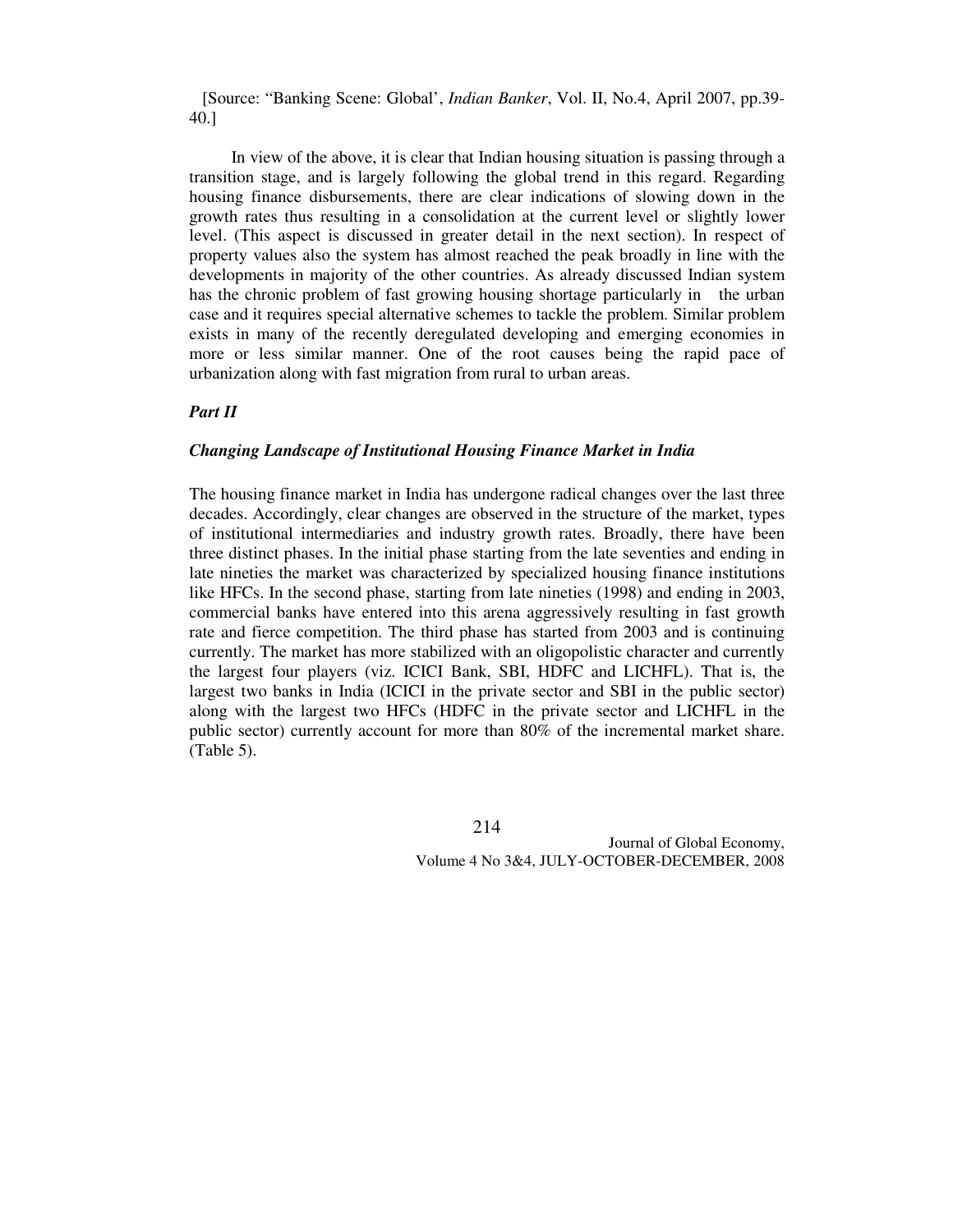### **Table 5. Radical Changes in Indian Housing Finance Market: Three Distinct Phases**

| Phase $- I$ (Upto Late 1990s)                                                                                         | Phase – II $(1998 - 2003)$                                                                                                                            | (2003<br>Phase<br>- 111<br>—<br><b>Onwards</b> )                                                                                                        |
|-----------------------------------------------------------------------------------------------------------------------|-------------------------------------------------------------------------------------------------------------------------------------------------------|---------------------------------------------------------------------------------------------------------------------------------------------------------|
| $\div$ Specialized Lenders (HFCs),<br>HFCs sponsored by CBs,<br>Insurance companies, Builders<br>and other companies. | $\triangle$ Aggressive entry of CBs<br>❖ HFCs lose market share<br>Trational competition and rapid<br>disbursements<br>$\div$ Credit quality concerns | ❖ Oligipolistic market<br>$\div$ Top 3-4 players share<br>over $80\%$ of<br>the<br>market<br>❖ Sustained<br>growth<br>$(+25%)$<br>More rational market. |

# **2.1. Role of Co-operative Sector in Housing Finance: Constantly Declining Trend.**

Co-operatives as an institutional mechanism for satisfying various needs of the people emerged from the principles of 'self-help' and 'co-operative effort'. Historically cooperative credit institutions have been playing a vital role in extending credit to the agricultural and rural sectors. In was in the early  $20<sup>th</sup>$  century that the co-operative housing movement evolved in India with the objective of fulfilling the desire of a 'common man' of owning a home. The role played by housing co-operatives over the years in financing the housing needs of their members has been remarkable. The cooperative sector is expected to play a lead role particularly in land acquisition, allotment of land and housing sites to encourage group housing and development of amenities. As of FY 2005, it is estimated that there are more than 92,000 primary housing co-operatives at the grass-root level with a membership of over 6.5 million represented by 26 Apex Co-operative Housing Federations (ACHFs) at the state / union territory level. The National Co-operative Housing Federation of India (NCHF) has been promoting, guiding and coordinating the activities of housing co-operatives at the national level since its inception in 1969. In addition, NCHF also helps the member Federations in improving their financial, organizational and technical capabilities. Table 6 given below shows the sanctions and disbursements of housing loans by ACHFs during the period of five financial years, 2000-'01 to 2004-'05. The Table clearly shows a constant declining trend in sanctions and disbursements of housing loans by ACHFs throughout the period. As ACHFs are declining in their performance over the years, so does the inclusiveness of the housing finance in the

215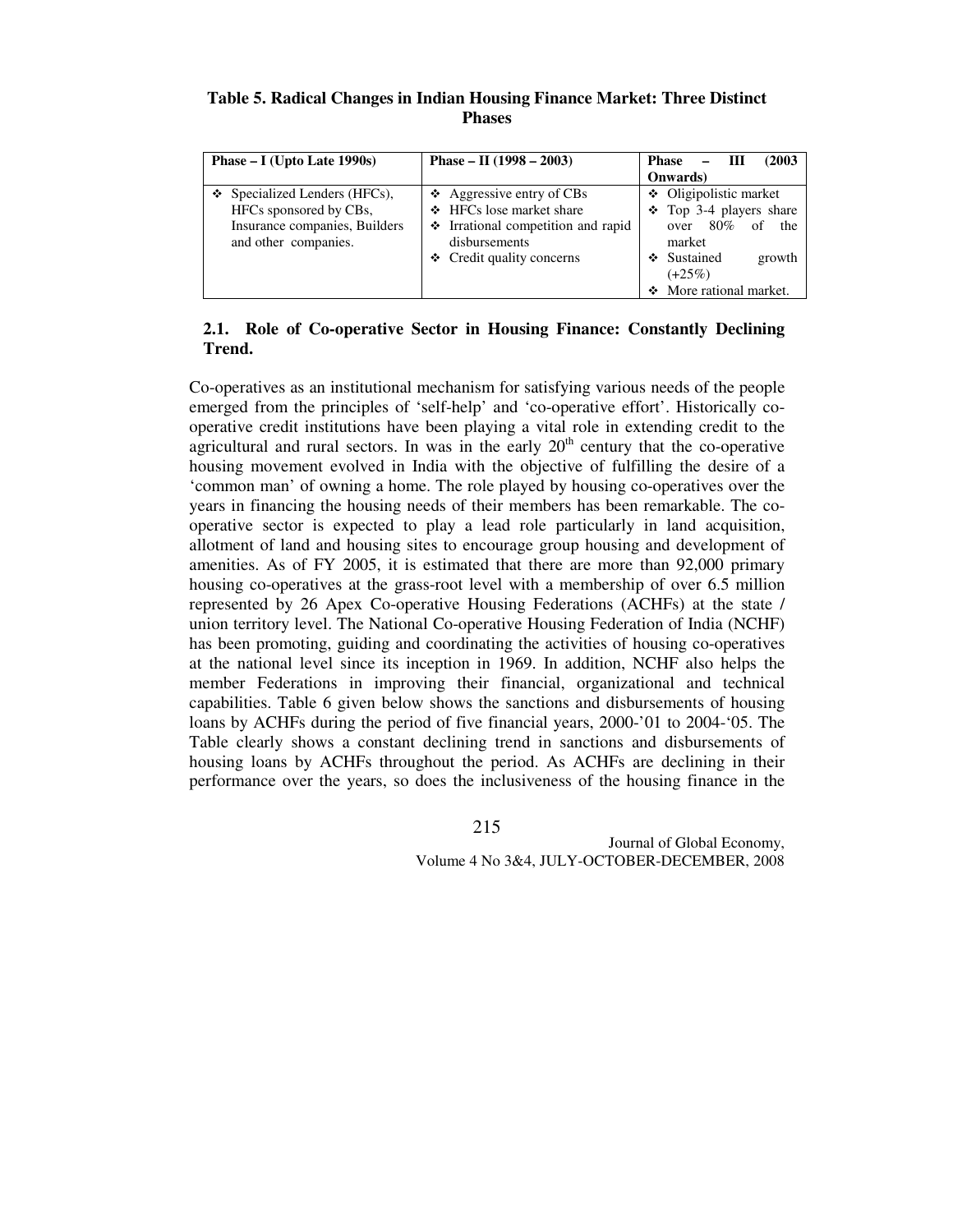country as they are essentially the agencies intended for catering to the needs of the poor.

| <b>Particulars</b>       | 2000-2001 | 2001-2002  | 2002-2003  | 2003-2004  | 2004-2005  |
|--------------------------|-----------|------------|------------|------------|------------|
| Loan Sanctioned          | 842.81    | 730.12     | 672.99     | 595.45     | 432.10     |
| Loan Disbursed           | 867.72    | 677.58     | 641.58     | 623.08     | 421.10     |
| Growth Rate (Disbursals) | $---$     | $-21.91\%$ | $-0.533\%$ | $-02.87\%$ | $-02.88\%$ |

**Table 6. Lending Operations of ACHFs – Constantly Declining Trend.** 

 (Source: National Co-operative Housing Federation of India*,* cited in *Trend & Progress of Housing in India - 2005*, National Housing Bank, Govt. of India, New Delhi, p. 26.)

# **2.2. Changing Profile of the Housing Finance Industry in India: Growing Presence of CBs, Declining Share of HFCs and Gradual Disappearance of ACHFs.**

As already noted, during the second phase of the financial sector reforms, there has been active participation of CBs in the retail credit market, particularly the housing finance segment. Table 7 and Figure 3 given below show the relative share of the total housing loan advances by the different institutional intermediaries in the Indian housing finance market, over a period of five years ended FY 2004-'05. Table 8 and Figure 4 show the trend in respect of the growth rates (year to year) of the above agencies in housing loan disbursals over the period of four years ended FY 2004-'05.

Table 7. Relative Share of Different Players in the Organized Housing Finance Industry. (in Percentages)

| THRIRG HRAGGI II (HR F GEGERING CO |           |           |           |           |           |  |  |  |  |
|------------------------------------|-----------|-----------|-----------|-----------|-----------|--|--|--|--|
| <b>Particulars</b>                 | 2000-2001 | 2001-2002 | 2002-2003 | 2003-2004 | 2004-2005 |  |  |  |  |
| <b>Commercial Banks</b>            | 29.14     | 35.91     | 56.04     | 60.43     | 65.61     |  |  |  |  |
| <b>Housing Finance Companies</b>   | 66.31     | 61.25     | 42.43     | 38.42     | 33.84     |  |  |  |  |
| Co-operative Sector                | 04.55     | 02.84     | 01.53     | 01.15     | 00.55     |  |  |  |  |
| TOTAL                              | 100.00    | 100.00    | 100.00    | 100.00    | 100.00    |  |  |  |  |

Figure 3: Changing Landscape of the Housing Finance Industry in India

216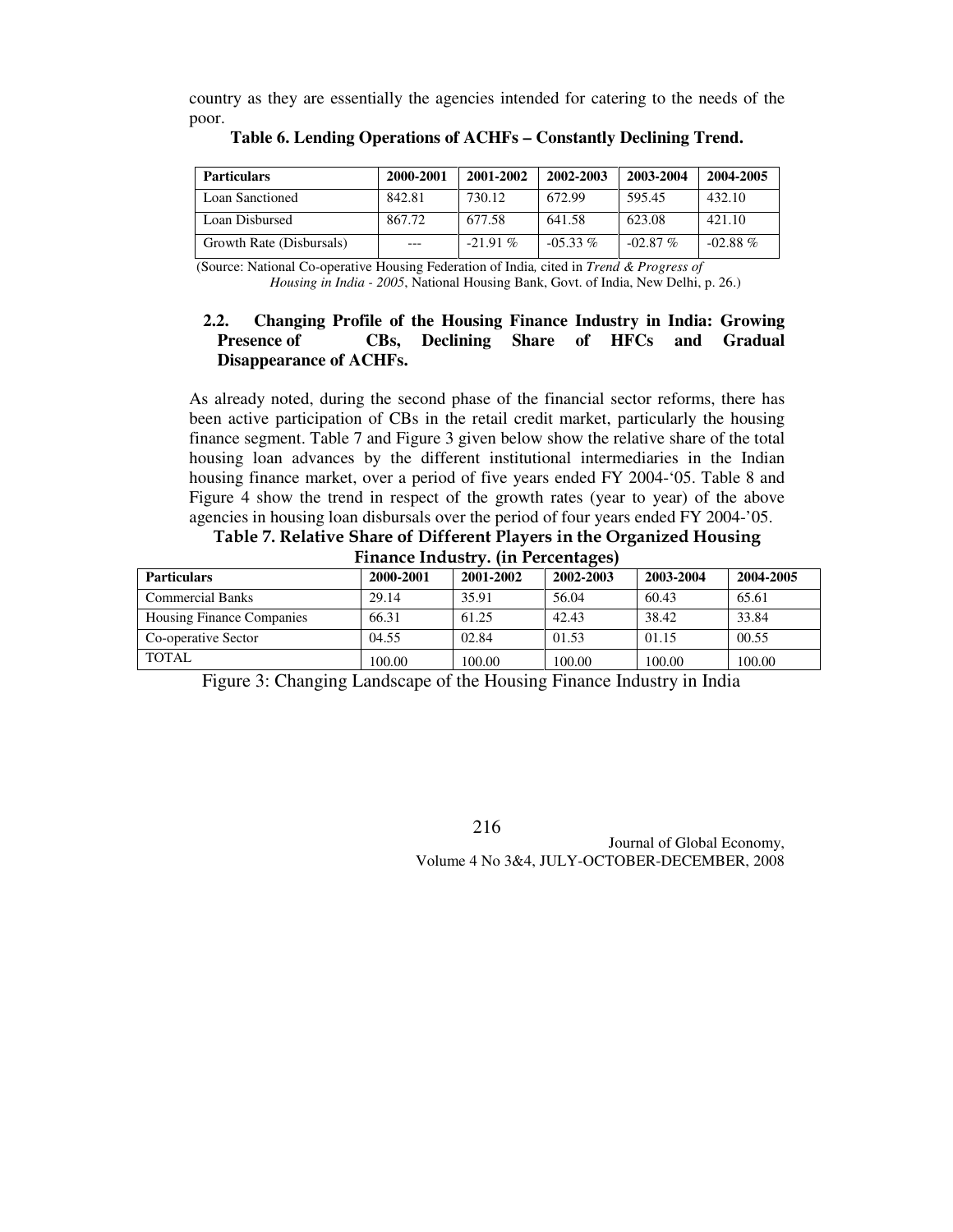

(Source: Computed from *Report on Trend& Progress of Housing in India,* 2001-2005; NHB.)

### Table 8. Growth Rates (Y to Y) of the Major Players in the Housing Finance<br>Industry (in Percentages) (in Percentages)

| <b>Particulars</b>               | 2001-2002 | 2002-2003 | 2003-2004 | 2004-2005 |
|----------------------------------|-----------|-----------|-----------|-----------|
| <b>Commercial Banks</b>          | 54.26     | 174.95    | 39.33     | 53.58     |
| <b>Housing Finance Companies</b> | 15.64     | 22.02     | 16.99     | 24.63     |
| <b>ACHFs</b>                     | $-21.91$  | $-05.33$  | $-02.87$  | $-02.88$  |
| Industry (Overall)               | 25.18     | 76.15     | 29.21     | 41.47     |

 **Figure 4: Growth Rates (Y to Y) of the Major Players in the Housing Finance Industry.** 

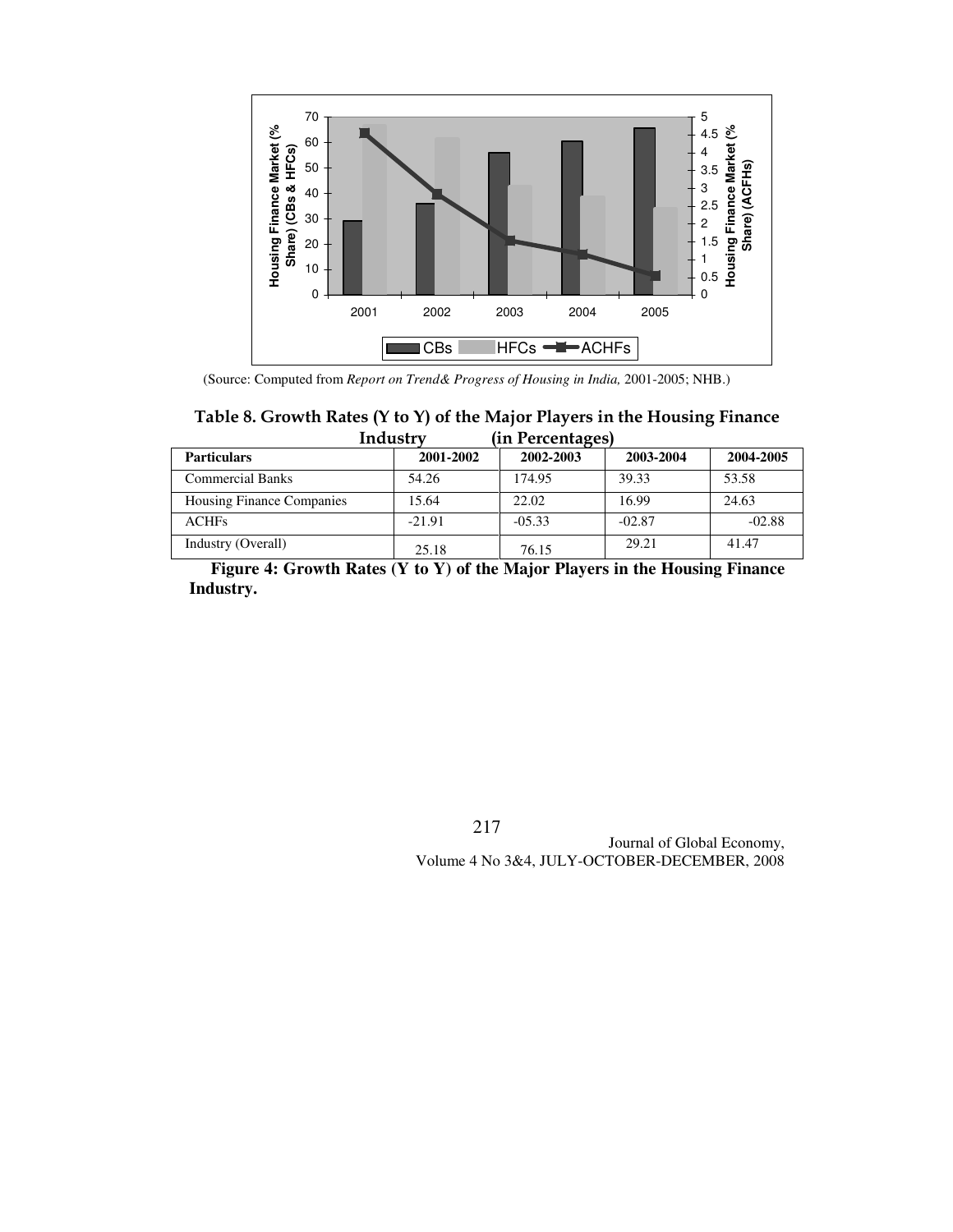

**(**Source:Computed from *Report on Trend & Progress of Housing in India*; for 2001 to 2005.)

From the Tables 7 & 8 and Figures 3 & 4 shown above, some broad conclusions may be drawn regarding the trend and progress of housing finance industry in India. (Exhibit 1)

- $\Box$  CBs are fast becoming the major players in the housing finance market and their relative share is growing year after year.
- $\Box$  Though HFCs have been growing significantly over the years in absolute terms, their share in the total industry is fast coming down.
- $\Box$  The share of co-operative sector in housing finance (ACHFs) has been drastically coming down every year both in absolute and relative terms and as per the latest position their stake is negligibly small or, rather virtually nil.

# **Exhibit 1: Housing Finance Industry in India: Changing Landscape.**

# *Part III*

### **Growing Housing Finance Market but Losing Inclusiveness**

While on the one hand there is significant growth in housing finance disbursals over the years, thus resulting in a reasonably high mortgage to GDP ratio of about 9% (estimated) as of FY 2007, an equally important and probably more important fact is

218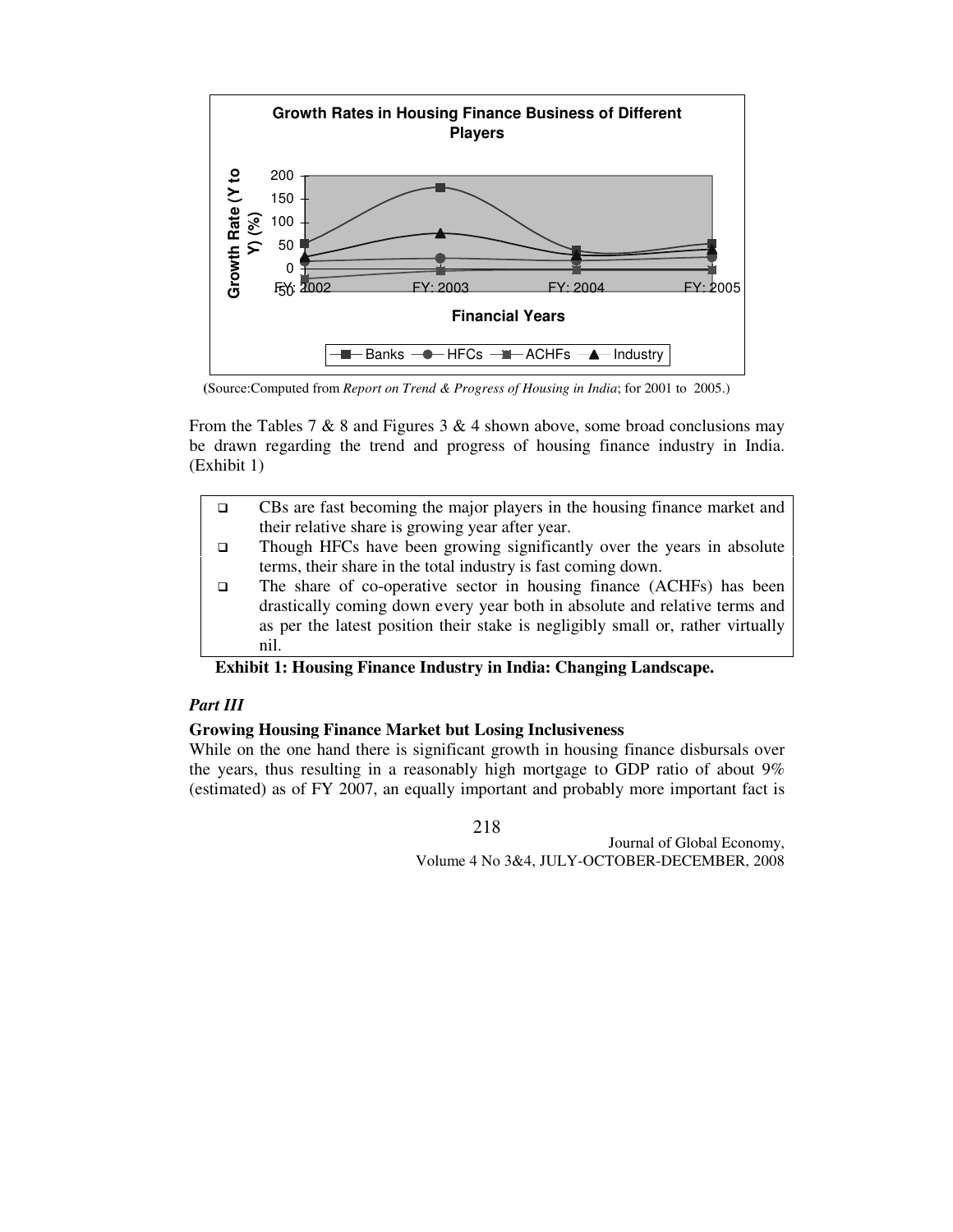the gradually declining reach of the system to the socially and economically backward sections of the population. This necessitates an urgent need for making the system more inclusive in view of the fact that vast majority of the population is unserved or under served by the current system. In fact, this fact has been specifically pointed out by the industry regulator (NHB) itself in its latest report viz. Trend & Progress of Housing in India: 2005. Further, the fact of losing inclusiveness of the system is reflected in the pattern of the growth rates of the major players (viz. CBs, HFCs and ACHFs) as discussed in the foregoing section whereby it has been observed that the co-operative sector institutions (ACHFs) – the financial intermediaries which are the most inclusive of all  $(Exhibit 2)$  – have almost disappeared. Thus, it appears that unless the major players viz. CBs and HFCs are made more inclusive through appropriate policy initiatives the situation is very likely to become worse in the future. Accordingly, it follows that providing shelter to those in the middle income, low income as well as socially backward and marginalized sections of the society is the need of the hour. This in turn necessitates modification of the strict income-based credit dispensation as followed by the CBs and HFIs. Being the most dominant player in the market, increasingly so in the future, CBs probably have a more important role to play in this regard. (Exhibit 2)

There has been a pro-rich orientation in respect of housing loans disbursed by both the major types of housing finance intermediaries viz. CBs and HFCs. Table 9 shows this trend in respect of housing finance exposures by the CBs in India (FY 2000-'01 to 2004-'05). Table 10 shows the trend in respect of a typical HFC (viz. LIC Housing Finance Ltd.) for the period (FY 2000-'01to 2006-'07).

### **Exhibit 2. General Profile of the Customers in Housing Finance: Agency-wise Details.**

| (Percentage)                       |           |   |                                                                         |
|------------------------------------|-----------|---|-------------------------------------------------------------------------|
| <b>ACHFs</b>                       |           |   | <b>CBs and HFCs</b>                                                     |
| <b>Types of Customers</b>          | $%$ Share | □ | Mostly to middle to high income group, and that too                     |
| <b>Economically Weaker Section</b> | 75        |   | salaried class, high level of urban concentration also.                 |
| (EWS) and Low Income (LIG)         |           |   | (Nearly $90\%$ )                                                        |
| Middle Income (MIG)                | 18        | □ | Majority of the population is un-served / under-served                  |
| High Income (HIG)                  | 07        |   | [the low income group (LIG), the self-employed, rural<br>populace etc.] |
| <b>TOTAL</b>                       | 100       |   |                                                                         |

 [Ref: (1) *Trend & Progress of Housing in India 2004*, NHB, Govt. of India*.* p.113, (2) *Trend & Progress of Housing in India 2005*, NHB, Govt. of India*.* p.54.]

219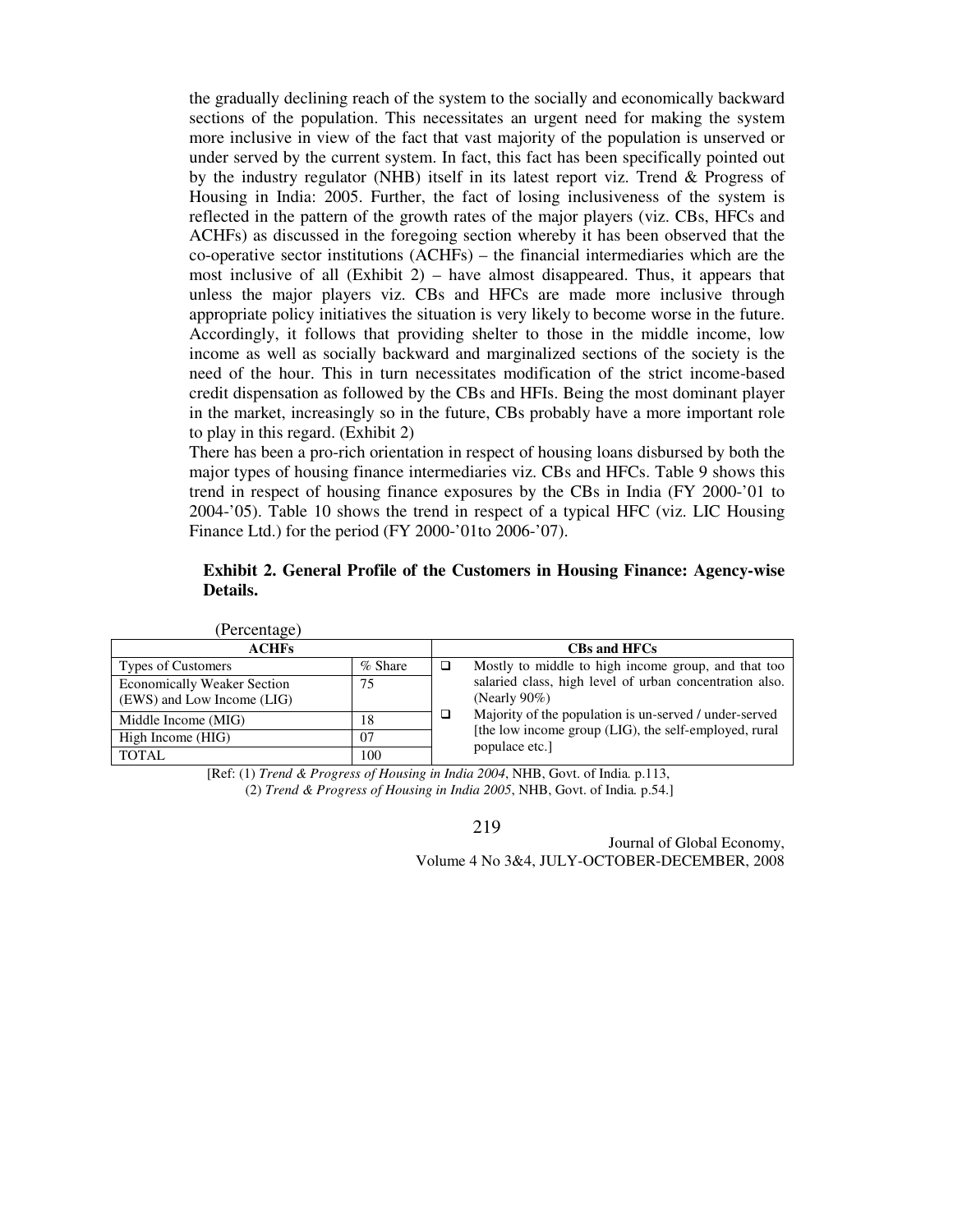### **Table 9. Average Size of Housing Loan Sanctions (Incremental) (All Commercial Banks)**

| $\overline{\phantom{a}}$<br>Financial<br>l ear | $\mathcal{L}$<br>2000<br>--<br>UΙ | 02<br>$200^{\circ}$ | 2002<br>03'<br>. | $^{\circ}04$<br>2003- | $\Omega$<br>2004-<br>v.          |
|------------------------------------------------|-----------------------------------|---------------------|------------------|-----------------------|----------------------------------|
| Amount<br>Av<br>Loan A                         | 01.02                             | 01.81               | 02.00<br>∩∩      | 02.81                 | $\sqrt{5}$<br>$\Omega$<br>VJ. TJ |

[Ref: *Trend & Progress of Housing in India 2004*, NHB, Govt. of India, New Delhi*.* p.113.]

**Table 10. Average Size of Housing Loan Sanctioned by a Typical HFC (LICHFL)** 

| (Rupees in Lacs) |  |
|------------------|--|
|                  |  |

| Financial Year | FY:2001 | FY:2002 | FY:2003 | FY:2004 | FY:2005 | FY:2006 | FY:2007 |
|----------------|---------|---------|---------|---------|---------|---------|---------|
| Av.Loan Amount | 03.13   | 03.31   | 03.83   | 04.26   | 05.07   | 05.92   | 08.27   |

[Ref: *Annual Report of LICHFL, 2006-'07*, LICHFL. p.33.]

[Note: In fact, LICHFL is having 97% of its total housing portfolio under the individual residential housing category. Information in respect of the entire HFC segment or that of other major players is not available.]

As is evident from Tables 7 to 10, the housing finance exposures by CBs and HFCs are increasingly becoming pro-rich, pro-salaried class and exclusive of the poor. They assess credit-worthiness of the customers based on income criterion wherein the income from salary, business, or profession is taken into account. Because of better stability of income, they always prefer the salaried class. It is estimated that more than 90 percent of the individual housing finance exposures of CBs and HFCs goes to the salaried class and the balance goes to the business or professional class, the share of agriculturists and other rural populace being quite small. In the case of project financing (i.e. financing housing societies, builders, developers etc.) it is obvious that the ultimate beneficiaries are always the rich. Though the government earmarks specific amounts to be disbursed to the poor through various schemes like Golden Jubilee Rural Housing Finance (GJRHF) scheme, the same is only a meager portion of the total housing finance portfolio of these agencies. Moreover, here also these loans are available only to those who fulfil the income-based eligibility criteria stipulated by these agencies. Often, the

220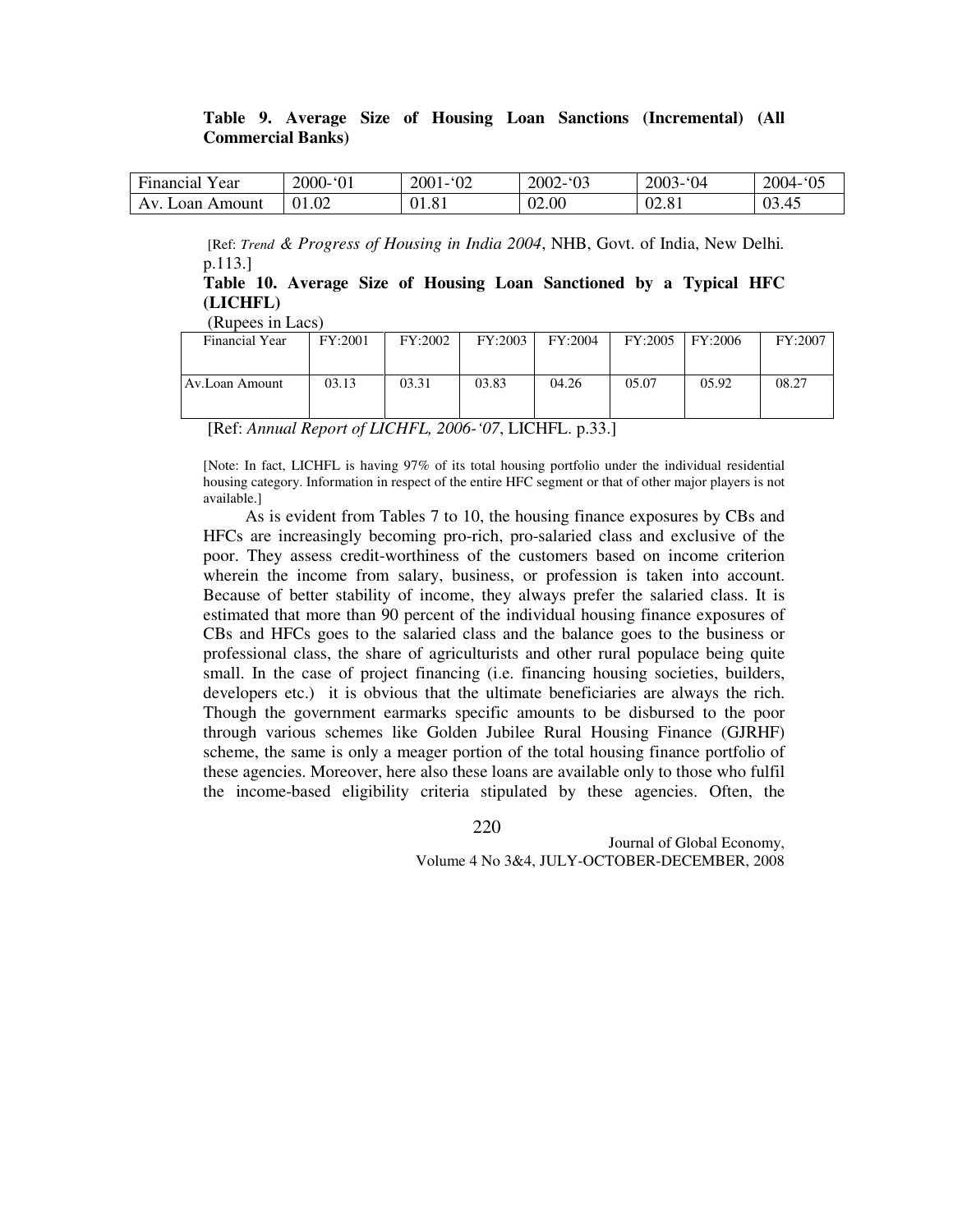assessment criteria are more or less similar to those of general schemes, except for slight changes as stipulated by the regulatory or refinancing agencies. According to the latest estimates (2007) of National Sample Survey Organization (NSSO), the housing problem in urban India is more acute in urban India than in rural India. Further, it has been pointed out that one out of every seven Indian urban households live in slums. In fact, urban housing shortage has increased by 134% in the last six years (2001-2007). Moreover, there exits a huge disparity between the number of dwelling units targeted and the number of units constructed, in respect of both of the two special housing schemes for the poor viz. (i) housing for economically weaker section, (ii) housing for low income group. Table 11 is self-explanatory in this regard.

#### **Table 11. Housing for the Poor: Wide Gap between the Targets and Achievements**

| Name of the Housing Scheme      | Target for 2006-    | Achievement (Units)        |
|---------------------------------|---------------------|----------------------------|
|                                 | $'07$ (Units) (Nos) | (Nos)                      |
|                                 |                     | till Aug. $2007 \&$ Growth |
|                                 |                     |                            |
| Housing for Economically Weaker | 1,14,000            | 22,960 (20.14%)            |
| Section                         |                     |                            |
| Housing for Low Income Group    | 24,003              | 2,251 (09.38%)             |

[Source: NSSO Estimates (2007) cited in *The Economic Times,* Chennai Ed. dt.13 Aug. 2007]

In short, in respect of specialized schemes also, the really deserving sections of the society do not have access to the system, rather a handful of rich and affluent among such sections alone are benefited out of such schemes. As such, one of the worst challenges to Indian housing finance system at present is that of making it more inclusive and hence equitable. This has got special significance in respect of the urban areas. Another need is that of integrating the housing finance market – an integral part of the financial markets – with the entire financial system by ensuring its active participation in the secondary market as well.

### *Part IV*

#### **Housing the Urban Poor: an Overview of the Cross-Country Experiences**

221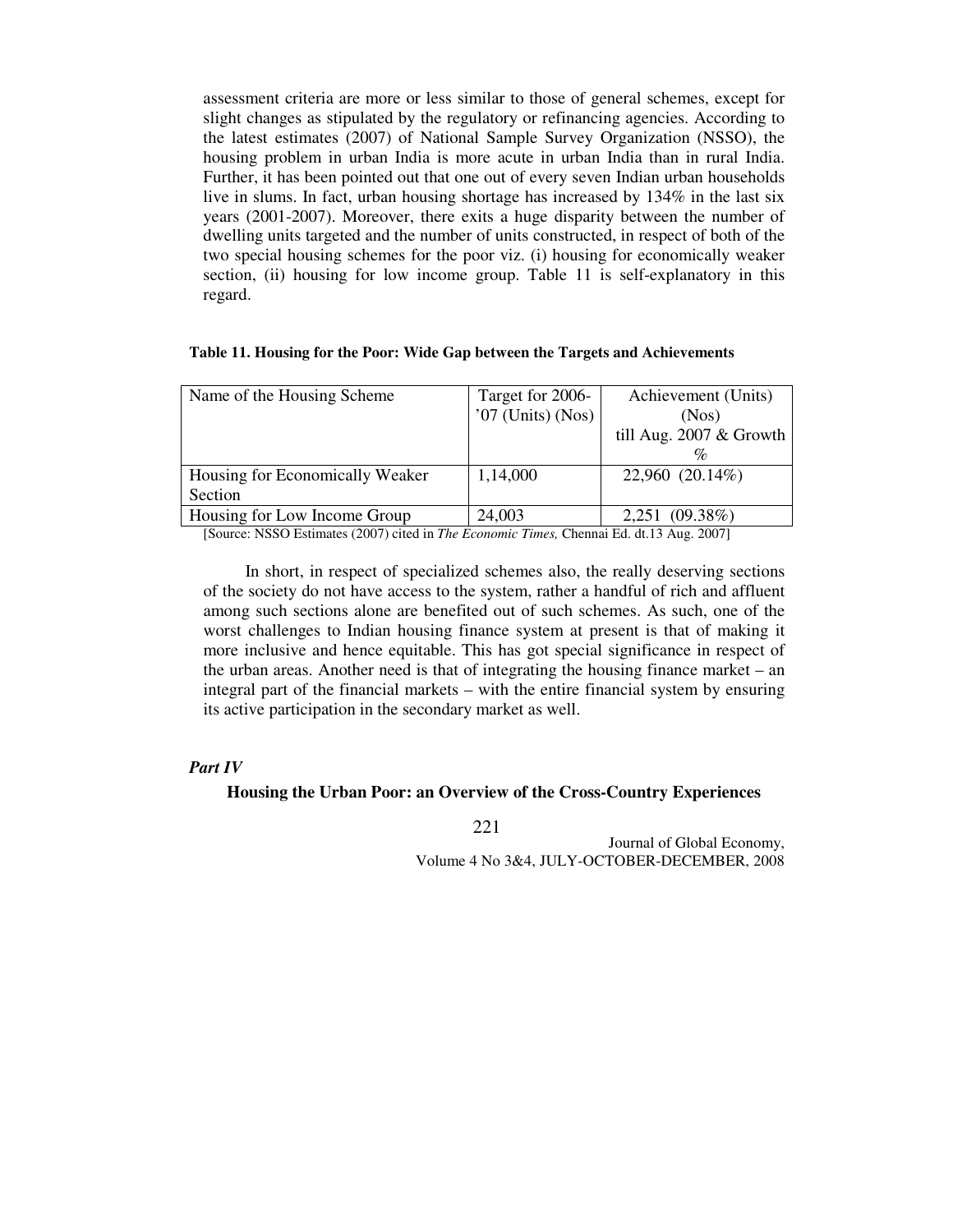In this section let us examine the cross-country experiences in respect of housing the urban poor. As already noted, fast growing pace of urbanization is the main reason behind the alarming growth in urban housing poverty and in most of the developing countries that have gone for economic deregulation in the recent past, the problem persists. However, some of the economies have been successful in tackling the housing problem reasonably well.

# **4.1 Urbanization, Slum Formation and Remedies for the Urban Housing Problem.**

Worldwide, because of the rapid pace of urbanization, slum formation is an ever growing problem. Table 12 shows the fast pace of urbanization that is going on the world over. By 2030 about 60 percent of the global population is expected to be in urban areas.

| <b>Particulars</b>                                                                                                                                                   | 1970    | 2000            | <b>2030</b> |
|----------------------------------------------------------------------------------------------------------------------------------------------------------------------|---------|-----------------|-------------|
| Urban Population $(\%)$                                                                                                                                              | 37 %    | $\mathcal{O}_C$ | 60 %        |
| Rural Population $(\%)$                                                                                                                                              | 63 %    | 53 %            | 40 %        |
| Total Population $(\%)$                                                                                                                                              | 100 $%$ | 100 $\%$        | $00\%$      |
| r Q<br><b>TTAT</b><br>$\mathbf{r}$ $\mathbf{r}$ $\mathbf{r}$ $\mathbf{r}$ $\mathbf{r}$ $\mathbf{r}$ $\mathbf{r}$ $\mathbf{r}$ $\mathbf{r}$ $\mathbf{r}$ $\mathbf{r}$ | $\sim$  | 2002            |             |

### **Table 12. Global Trend in Urbanization: 1970 – 2030**

[Source: UN – Habitat, *Global Urban Observatory 2005*]

 The worst part of urbanization is the formation of slums – places where people have to live in a highly congested and unhealthy surroundings devoid of the basic amenities of life like clean water, sanitation facilities etc. Slums adversely affect the personal and socio-economic wellbeing of the dwellers and also hinder the economic development of the nation as a whole. Globally, nearly 1 billion people live in slums. Further, it is estimated that nearly 60 percent of the urban population typically live in the slums whereas the remaining live in non-slum areas. However, just 05 percent of the urban land is occupied by the urban slum-dwellers while the remaining 95 percent goes to the privileged rest who accounts for 40 percent of the population. Table 13 shows the global trends in slum formation and urban growth. **Table 13. Global Trend in Slum Formation and Urban Growth.**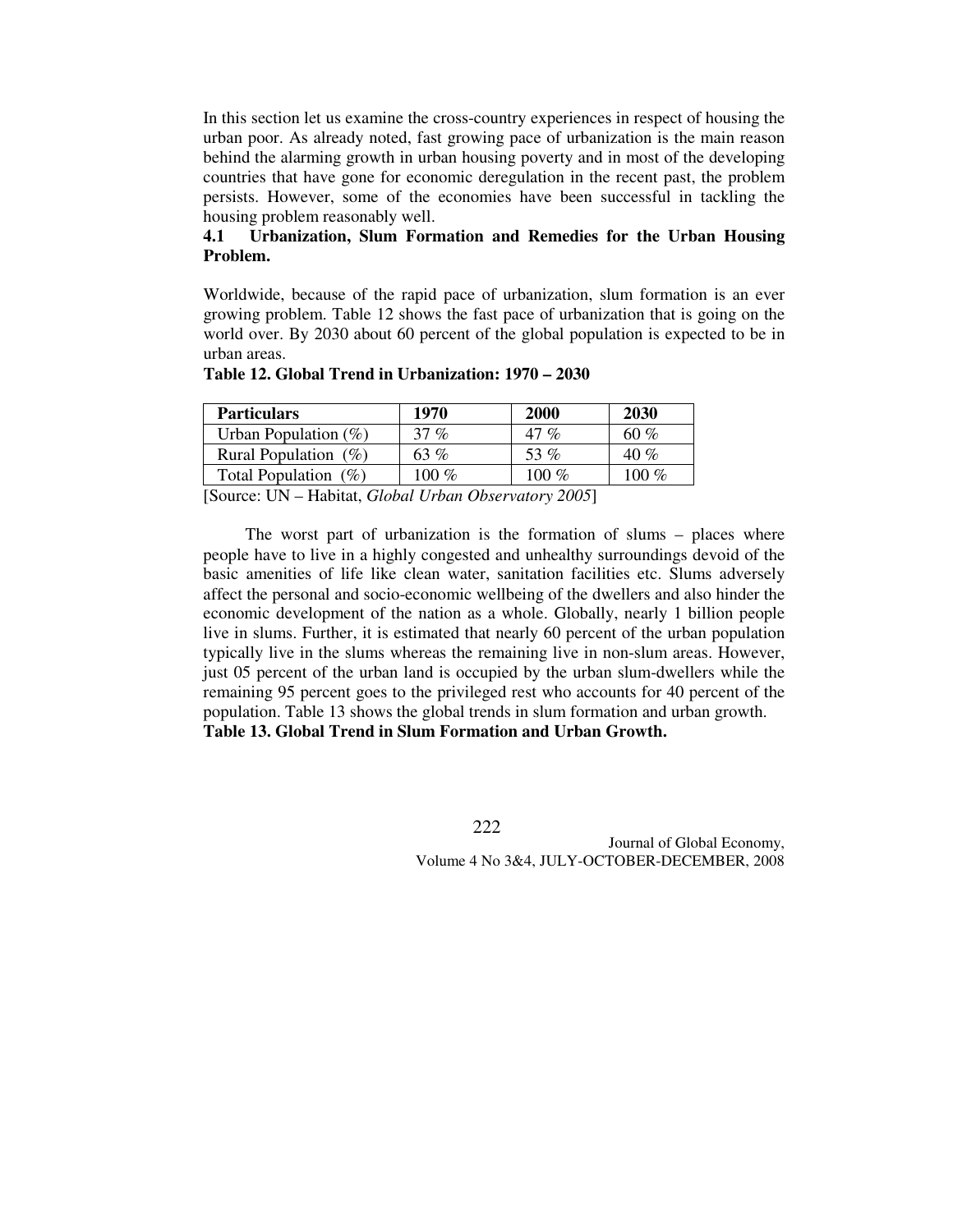| <b>Particulars</b>    | <b>Regions</b>                  | Urban  | <b>Slum</b> |
|-----------------------|---------------------------------|--------|-------------|
|                       |                                 | Growth | Growth      |
|                       |                                 | Rate   | Rate        |
| Urban<br>Growth       | Latin America and the Caribbean | 02.21  | 01.28       |
| Significantly         | Northern Africa                 | 02.48  | $-00.15$    |
| higher than Slum      | Eastern Asia                    | 03.39  | 02.28       |
| Growth                | South-Eastern Asia              | 03.82  | 01.34       |
| Urban and Slum        | Western Asia                    | 02.96  | 02.71       |
| <b>Growth Similar</b> | Southern Asia                   | 02.89  | 02.20       |
|                       | Sub-Saharan Africa              | 04.58  | 04.53       |
| Developed World       |                                 | 00.75  | 00.72       |
| World                 |                                 | 02.24  | 02.22       |

[Source: UN–Habitat, *Global Urban Observatory 2005*]

 It may be observed from Table 13 above that, in general, slum formation takes place almost at the same pace as the urbanization. For the world as a whole as well as for the developed nations this is the trend. For certain regions urban growth is faster than that of slum formation. The UN-Habitat estimates that in order to ensure that the shelter-less people do not end up in slums, at the global level we need a new city of with one million population every week for the next 20 years. Further, in India, with a huge housing gap of nearly 25 million units, it is estimated that it requires 5,00,000 units every year for the next 20 years. Moreover, it is well recognized that markets will not meet the housing needs of the poor people. Regulatory regimes for housing for the poor, like the Urban Land Ceiling Regulation Act (ULCRA) in India have also been found to be not effective because of poor governance. However, housing schemes through subsidy and incentives for the private sector have been seen to be effective in many countries. Some of these experiences are given in next section.

## **4.2 Affordable Housing for the Poor: Some Cross Country Experiences.**

In China, the housing market was liberalized only during the late nineties. For people living in sub-standard living conditions (slums), a 'one-time' equity grants based on the market value of their existing housing are given to enable them to access mortgage instruments. Land leases are auctioned to developers to supply housing on a home ownership basis. Developers are provided incentives in the form of tax reductions or

223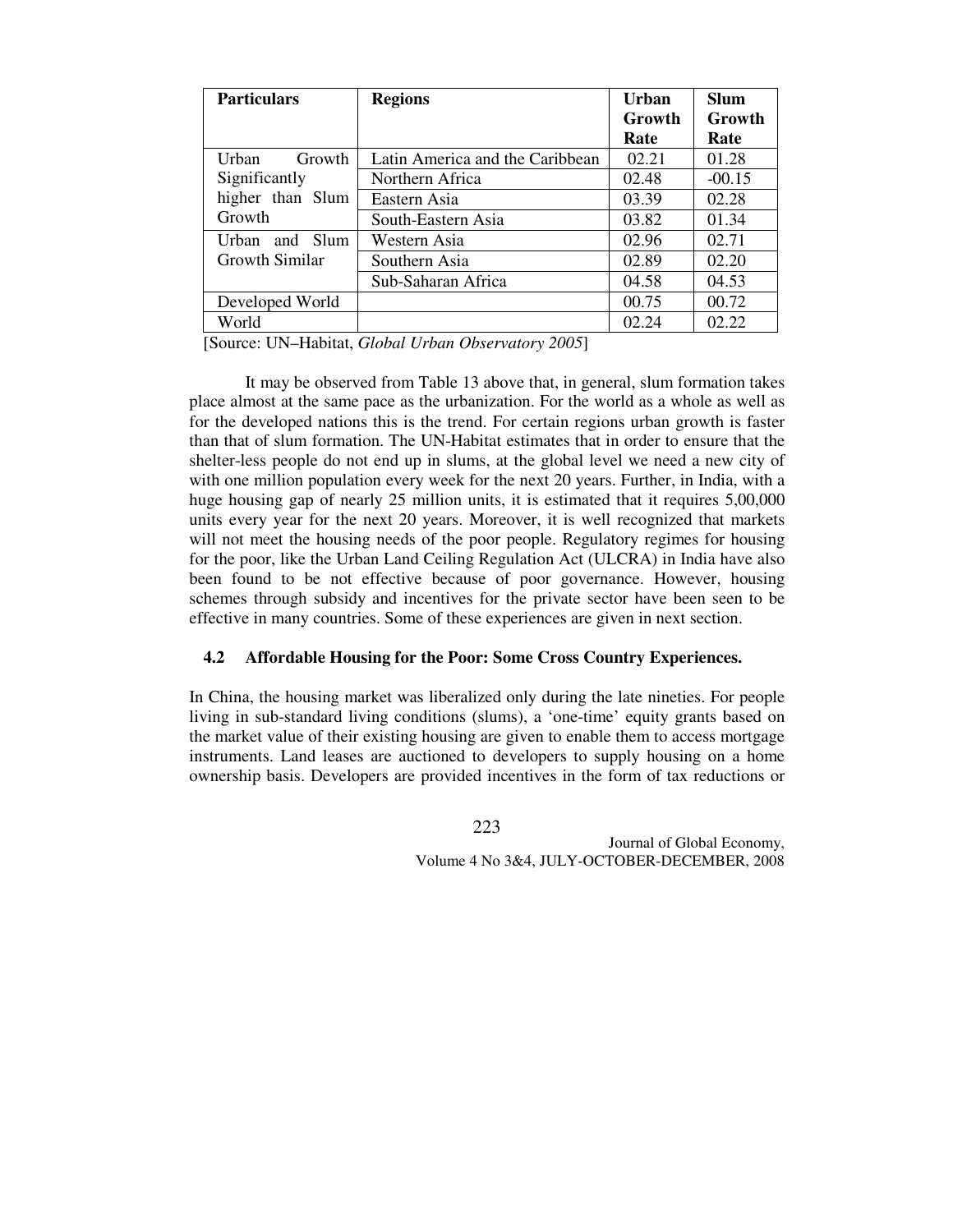tax exemptions. Accordingly, China could develop more than 20 million housing units during the last five years.

Chile has pioneered in the up-front capital subsidy programme in 1977. This programme has eliminated all slums from Chilean cities. Here, on the supply side, social housing is built by the private sector. On the demand side, subsidies are given to poor families to increase effective demand for the private 'social' housing. Chile has set aside 05.8 % of its national budget for providing such subsidies.

In South Africa (along with Singapore, Cuba and Sweden) has got one of the best success stories in providing housing for the poor called social housing. Here minimum standards for housing and services have been laid out by the Government. A viable market for low-cost housing has been established through subsidy programme. This has been made possible through establishing partnership with housing institutions, communities, the private sector and NGOs. Accordingly, 1.4 million houses with secure tenure have been constructed in the last ten years for the poorest of the poor.

In Thailand, "The Baan Mankong" ( meaning "Secure housing" in Thai) Program has channeled government funds through the Community Organizations Development Institute. Thai Government has earmarked a budget of about US\$ 470 million for the infrastructure subsidy and housing loan interest subsidy. This works out to US\$ 1650 per family. Accordingly, Thailand puts its existing slum communities (and their community networks) at the center of a process of developing long-term, comprehensive solutions to problems of land and housing.

Apart from the four global success stories (viz. China, Chile, Thailand and South Africa) in respect of urban housing poverty alleviation as discussed above, other glaring examples (that followed more or less similar pattern of participatory or partnership form of development) include Brazil, Egypt, Mexico, and Tunisia. In all these countries, the respective central government has been in the 'driving seat' in the implementation of inclusive policies for housing, land reforms and regularization. Some low-income or middle-income countries like Colombia, El Salvador, Philippines, Indonesia, Myanmar and Sri Lanka, have managed to prevent slum formation by anticipating and planning for growing urban populations by investing in low-cost and affordable housing.

224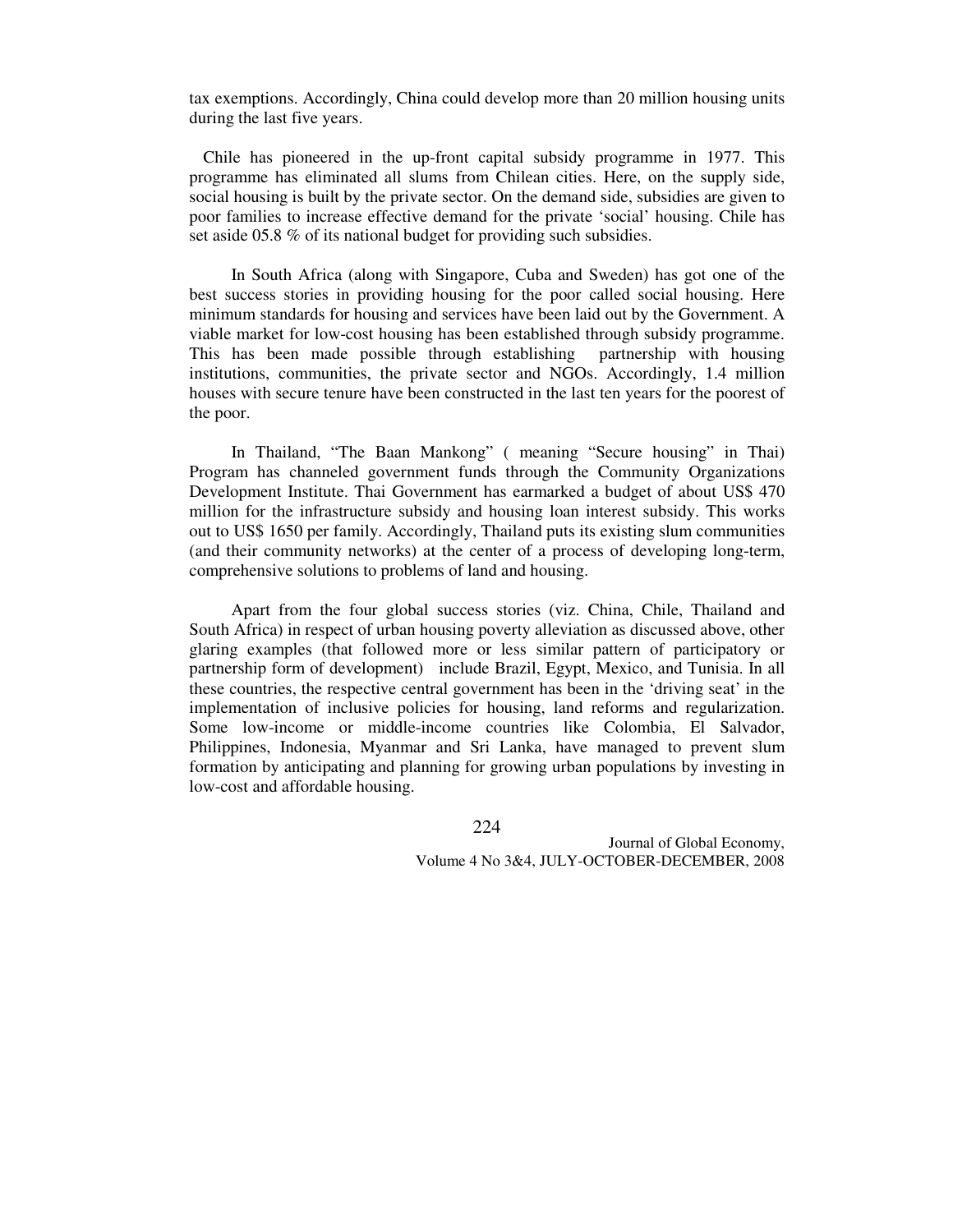In view of the above success stories, it appears that slums are a reflection not of market failure but of societal failure. The poor must have access to housing in homes they can afford. Since market forces will never provide housing that the poor can afford, and further market forces will never have the ability to do so until these masses cease being poor, it is up to government to take the initiative. The government can stimulate the creation of sustainable and affordable housing for the poor through the involvement of private sector. Reform measures in (i) the land (grant of land security to poor, reduced government interventions in land market), (ii) finance (down marketing housing finance, fiscal incentives to the private sector developers, microfinance institutions), (iii) capital subsidies targeted subsidies in various forms (like, up-front subsidies to the poor, or through savings institutions, or to the developers). One of the key requisites for such initiatives to be successful is that of ensuring a governance system that is open, transparent and is able to implement the 'rule of the law' in its true letter and spirit.

# **4.3 Housing in the Developing Nations: a Progressive (not a Product) Approach**

In most of the developing nations (including India) investment in housing and its development take place in a progressive (i.e. phased, or step by step) manner whereas in the advanced industrialized countries 'housing' has become a 'product' (i.e. commodity) delivered complete to families by a sophisticated network of lenders, developers, title companies, and other organizations. It is estimated that in developing countries, 70% of housing investment occurs progressively—that is, households acquire land through purchase or invasion, and gradually improve the structure and legal tenure, and lobby for basic services. Because of this progressive nature of housing, developing counties need to chalk out a well thought out, pragmatic approach towards housing development in order to meet their ever-growing problem of housing poverty. Experiences in various countries suggest that such an approach should preferably (i) offer a wider range of low-cost solutions, (ii) involve small loans at market rates (rather than long-term traditional mortgages), with family savings, and sometimes—a small subsidy; and (iii) have Government as the chief facilitator who would set the rules of the game and the private-sector directly produce and finance housing.

225 Considering the international experiences and also the special situation in developing countries as discussed above, the most advisable approach for housing for most of the developing nations appear to be that of home micro finance of public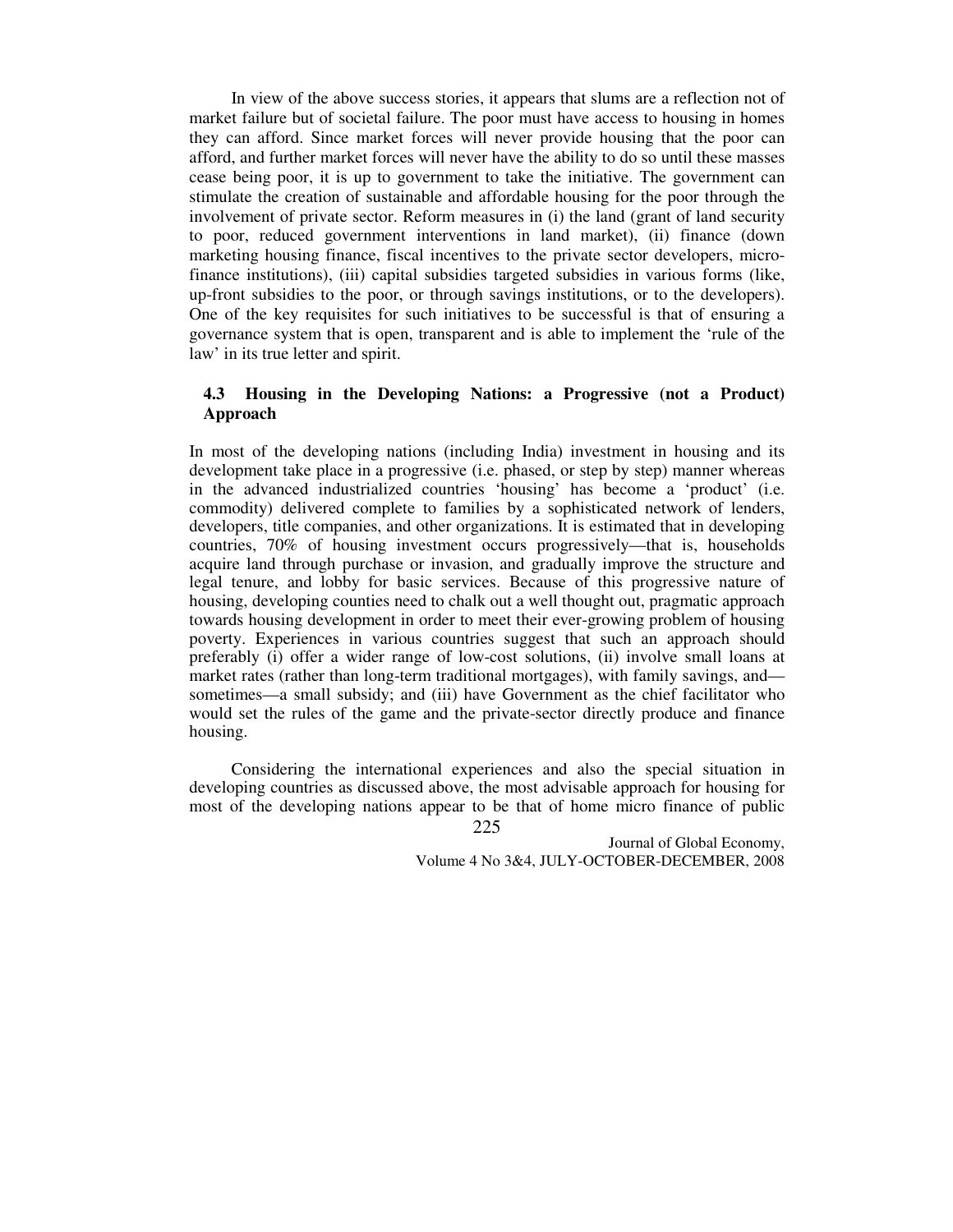private partnership (PPP) type. Further, in the particular case of India, as rather strong micro-credit movement is already existing, the above approach seems to be the most appropriate one for providing affordable housing to the poor, particularly the urban poor. Though the micro finance institutions (MFIs) in India are yet to enter in home micro finance in a big way, once the conducive regulatory and legal system as given in the model suggested below are put in place, MFIs might readily come forward and take up such affordable housing projects for the benefit of its members. The experience of Peru in home micro finance has been quite good and this should be an eye-opener for countries like India. In fact, after one year of introducing a new home microfinance product (Mibanco) Peru could recover not only its operational costs but also capital costs, thus achieving full financial sustainability.

#### *Part V*

# **Urban Housing Poverty in India: Home Micro finance as a Alternative Model**

In view of the foregoing discussions, as already noted home micro finance appears to be the most pragmatic model for alleviation of urban housing poverty in the Indian scenario. Though the success stories of other nations may not be adaptable or replicable as such, the following model seems to be quite logical and pragmatic in India. (Figure 5).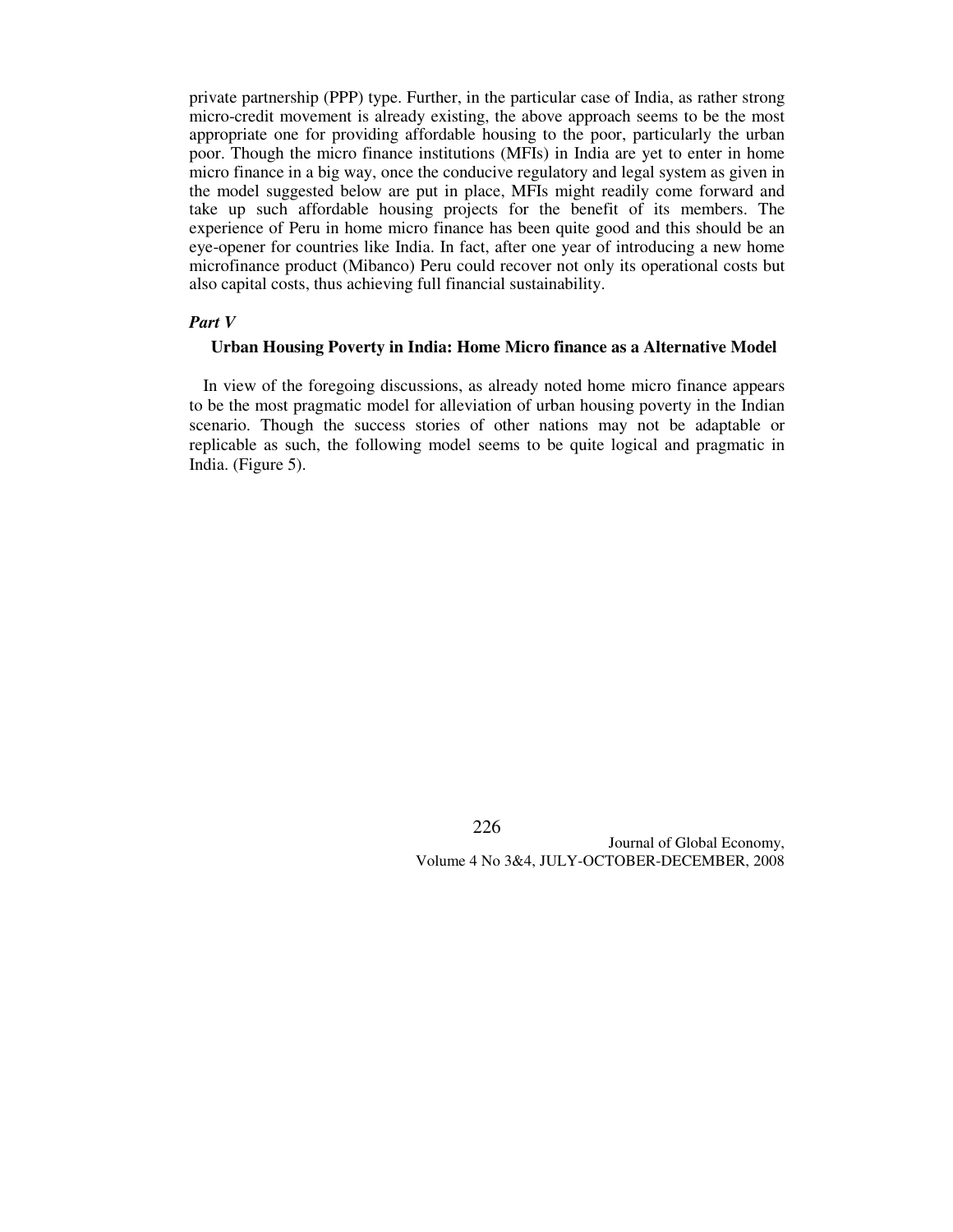

 **Figure 5: Model for Affordable Housing through Home Micro finance (PPP) Approach.** 

 As per this model, the central government has to take the lead role – the role of an enabler or facilitator. The government provides fiscal concessions (tax rebates, exemptions, tax holidays etc.) for builders and developers for constructing low cost houses in notified urban areas with clear specifications regarding the minimum quality, size etc. as well as the maximum cost of constructions. Apart from fiscal concessions as above, easier clearance of necessary permissions and sanctions (like, transfer of title, building permits etc.) may also be offered to them so that it is practically possible to construct such houses. Besides, NGOs, community organizations, Self Help Groups (SHGs) and such other organizations having adequate track record in social service that come forward to set up micro finance institutions (MFIs) for housing purpose be supported by the government both (i) through financial assistance, and (ii) by providing guarantee for the housing loans that members such MFIs take from financial intermediaries. Further, financing agencies (like, banks and HFCs) be given refinance at concessional rates for financing such projects. Also, financial intermediaries be provided refinance at

227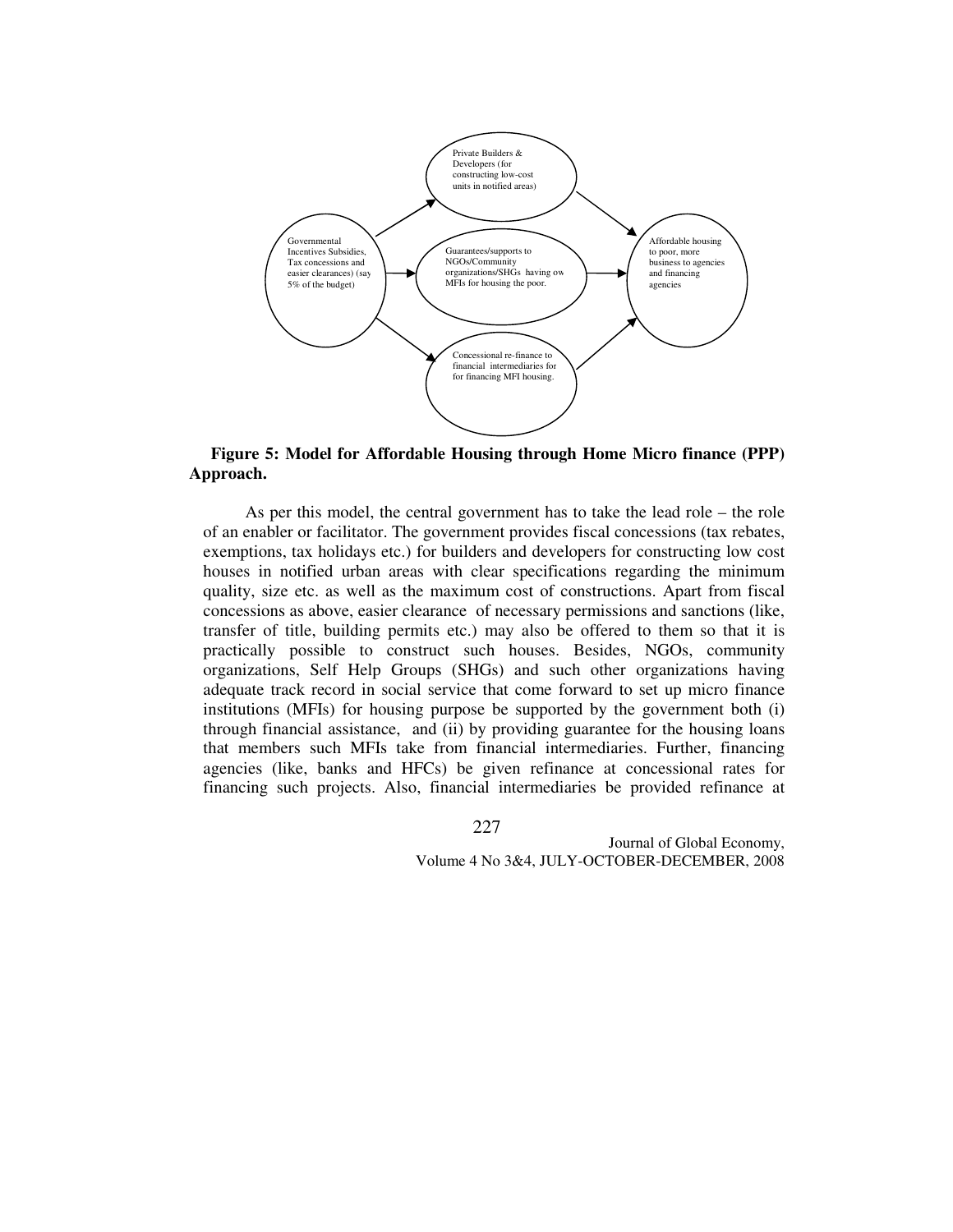concessional rates for onward lending (as housing loans) to poor people belonging to some government-recognized MFI.

 Thus, the builders are getting incentives from both the government and financing agencies so that they will find it feasible to undertake such projects. Secondly, the financing agencies are getting finance at concessional rates for lending both (i) to individuals (belonging to recognized MFIs), and (ii) to projects taken up by builders and developers that is recognized by the government or satisfy the requisite norms stipulated by the government. Thirdly, the poor people who belong to MFIs with adequate track record and recognized by the government are getting affordable housing through easier finance, and also guarantee support from the government through the respective MFI. The government may encourage financing income generating activities of MFIs also, so that repayment of loans become easier for the members.

### **REFERENCES:**

- (1) Harman, W.C, *Housing and Social Policy*, Prentice Hall, U.S.A, 1975.
- (2) Mathur, G.C., "Housing the Poor"*, Yojana*, Vol. XXIII, No.24, January 01, 1980.
- (3) Cherunilam, Francis and Heggade, Odeyar D*., Housing in India,* Himalaya Publishing House, New Delhi, 1987
- (4) Sharma, K S R N, *Housing Finance in India: Some Issues,* Indian Institute of Public Administration, New Delhi, 1989.
- (5) Gupta, R G, *Shelter for the Poor in the Fourth World*, Shipra Publications, Delhi, 1995.
- (6) Karim, N A, "Shelter for All: Need for a Comprehensive Housing Policy", *Yojana*, March 1996, pp.4-5.
- (7) Sharma, K S, "Housing for the Masses", *Yojana*, March 1996, pp. 8-22
- (8) Godbole, Madhav, "Outdated Rent Laws and Investment in Housing", Commentary, *Economic and Political Weekly*, February 13, 1999.
- (9) Nair, Tara S., "Housing: The Missing Concerns", Commentary, *Economic and Political Weekly*, Vol. XXXIV, No.28, July 10, 1999, p.1871.
- (10) Housing: Viable Foundation', *Economic and Political Weekly*, Editorial, July 28, 2001.
- (11) Narang, Abhishek, 'Housing Finance: A Macro Perspective', in Rao, Kasturi Nageswara (ed.), *Retail Banking*, Vol. I, ICFAI University, 2002, pp.65-70.
- (12) Wadhva, Kiran, 'Housing Friendly Budgets', *Economic and Political Weekly*, Commentary, January 11, 2003.
- (13) *Trend and Progress of Banking in India 2003 2007,* The Reserve Bank of India.

228